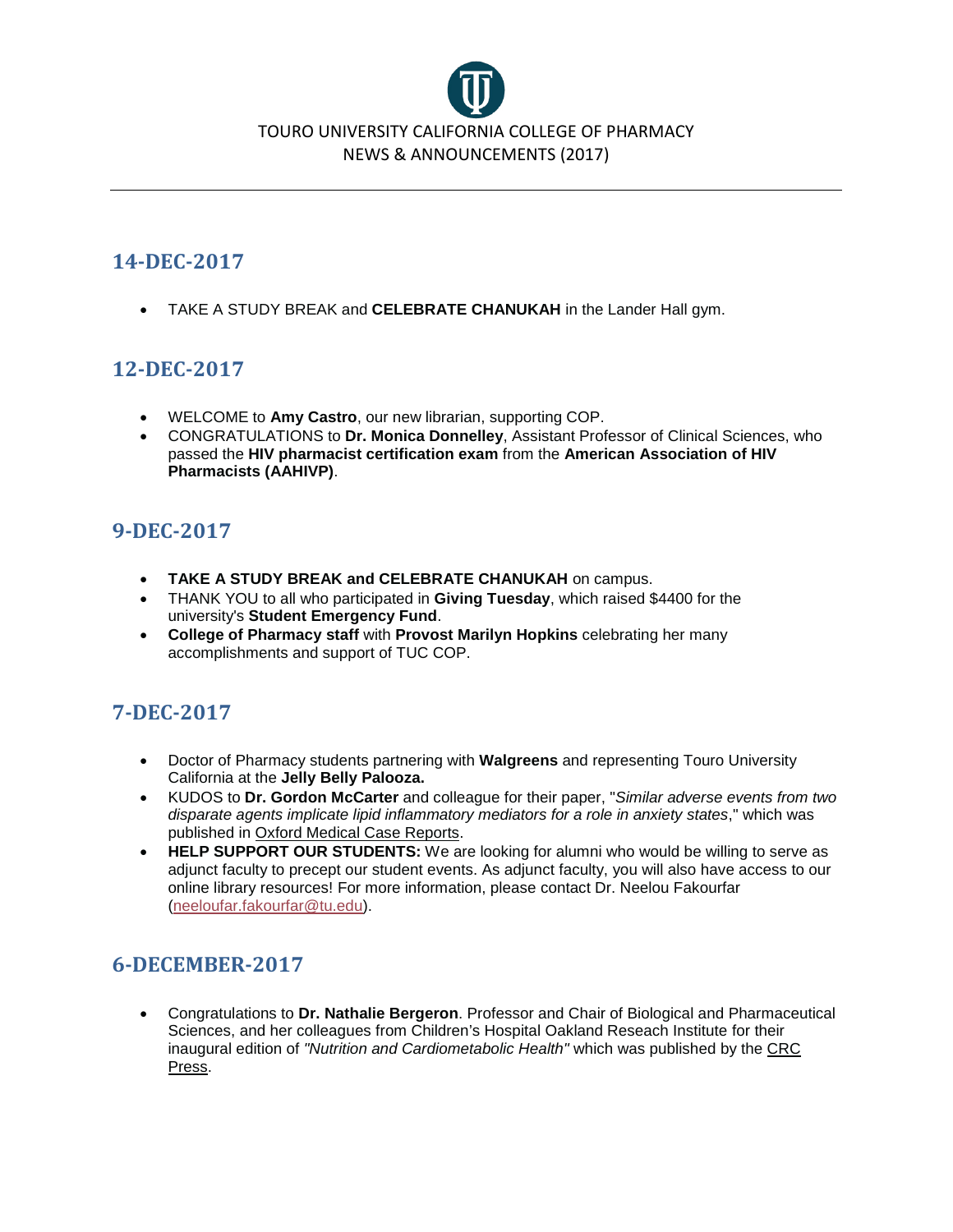

# **3-DECEMBER-2017**

- **Vietnamese and Korean Student Pharmacist Associations** team up for a **Multicultural Day event**
- Doctor of Pharmacy students providing services at the **Vu Lan Immunization Festival**
- **Student-Run-Free-Clinic** providing services at the **Napa Health Fair**

# **29-DECEMBER-2017**

• **SERVING DIVERSE COMMUNITIES:** TUC Doctor of Pharmacy students providing education and services at the **Berkeley Youth and LGBTQ Clinic**.

# **29-NOVEMBER-2017**

- TUC Doctor of Pharmacy students putting their immunization skills to work through a **SNPhA-Walgreens collaboration** to provide a flu shot clinic at **St. Catherine's Church**.
- **NATIONAL LATINO AIDS AWARENESS:** TUC Doctor of Pharmacy students providing education and services in our community.

## **28-NOVEMBER-2017**

- CONGRATULATIONS to the following pharmacy students who were inducted into the **Rho Chi Honor Society**:
	- o **Brienna Andrews, Helen Berhane, Jason Chao, Kevin Cheung, Christina Doan, Danielle Fox, Ryan Hoh, Jovana Mercado, George Mikhail, Cindy Nguyen, Andrew Robello, Babandeep Singh, Uyen Thai, Trang Tran, Thao Tran, Tony Vu, Nicholas Wong, and Gabriela Young.**
	- o As the academic honor society in pharmacy, the mission of Rho Chi is to: *encourage and recognize intellectual achievement, stimulate critical inquiry to advance pharmacy, contribute to the development of intellectual leaders, promote the highest ethical standards, and foster collaboration.*
- CONGRATULATIONS to **Diana DeVore** (Class of 2018) who was awarded a **National Hispanic Health Foundation Scholarship**. This highly competitive scholarship recognizes the most talented Hispanic health professional students nationwide who represent future leaders in health care. Diana received this award for her *longstanding advocacy and efforts in diabetes prevention*  and care in the Latino community, which has gained recognition at the local, state, and national *level.*
- **DIABLO HEALTH FAIR:** Our Doctor of Pharmacy students providing **health screenings** in our community.
- Have you been to the **Vallejo Farmer's Market** lately? Look for our Doctor of Pharmacy students who provide free education and health screenings.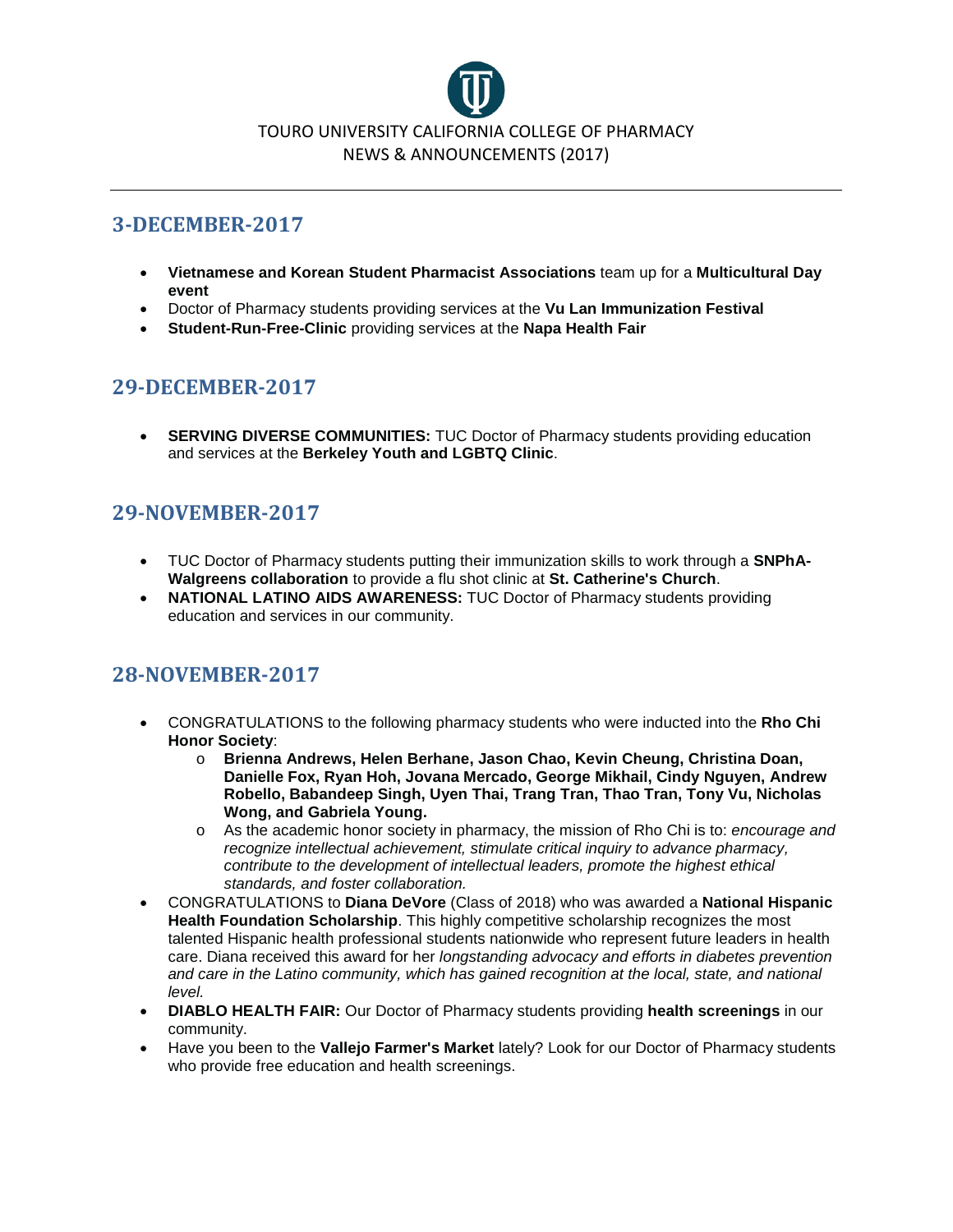

## **18-NOVEMBER-2017**

- KUDOS to **Dr. Eric Ip**, Chair of Clinical Sciences, who was quoted in Pharmacy Todayregarding Advanced Practice Pharmacists. [\(http://pharmacytoday.org/article/S1042-0991\(17\)31661-4/pdf\)](http://pharmacytoday.org/article/S1042-0991(17)31661-4/pdf))
- **WORLD DIABETES DAY:** Touro students taking on diabetes.
- **DIO DE LOS MUERTOS:** TUC COP students supporting our community and promoting healthy lives.

## **17-NOVEMBER-2017**

- TUC COP students providing services at the **Pet Fair.**
- TUC COP SPREADING THEIR EXPERTISE: Our students presented to and trained over 50 students in the **UC Davis Global Medical Training club** on how to properly measure blood pressure. This club goes overseas and provides healthcare services to the underprivileged. So proud of our students!

## **10-NOVEMBER-2017**

- **TUC TAKES HOME THE TROPHY** in the second annual **Golden Spike Volleyball Game**against Touro University Nevada. Kudos to **Edward Wang (P4)** who ably represented COP on the team!
- **DOMINICAN UNIVERSITY:** It was great to have the opportunity to meet with **Dr. Ken Frost** at Dominican University to discuss our 2+2 PharmD program.

# **8-NOVEMBER-2017**

- **Veterans Day** at the **Mare Island Preserve**
- The **second annual GOLDEN SPIKE Volleyball Tournament** is upon us! Come out and support OUR TUC student athletes as we take on TUN in volleyball!! The game will be held this Thursday, November 9, in Lander Hall Gymnasium. The pregame festivities will begin at 5 PM which include FOOD and materials to make posters. Our very own DANCE SQUAD will be performing prior to the game!! The game will begin at 7 PM. Our volleyball team has been practicing really hard for this day, let's come out and show them our gratitude!!
- **GO TUC!! GO BULLS!!** Whoaaa!!
- UC SANTA CRUZ: Had a great time meeting with the **Univeristy of California Santa Cruz Pre-Pharmacy Society.**
- **APhA/NCPA SIKH TEMPLE FLU CLINIC EVENT:** TUC COP students using their immunization skills.
- TUC COP alumni and faculty member, **Dr. Kristen Herzik**, is the director.
- LUNCHTIME TALK: **SNPhA is hosting Rite Aid "Climbing Up the Corporate Ladder"**tomorrow (November 9) at lunch.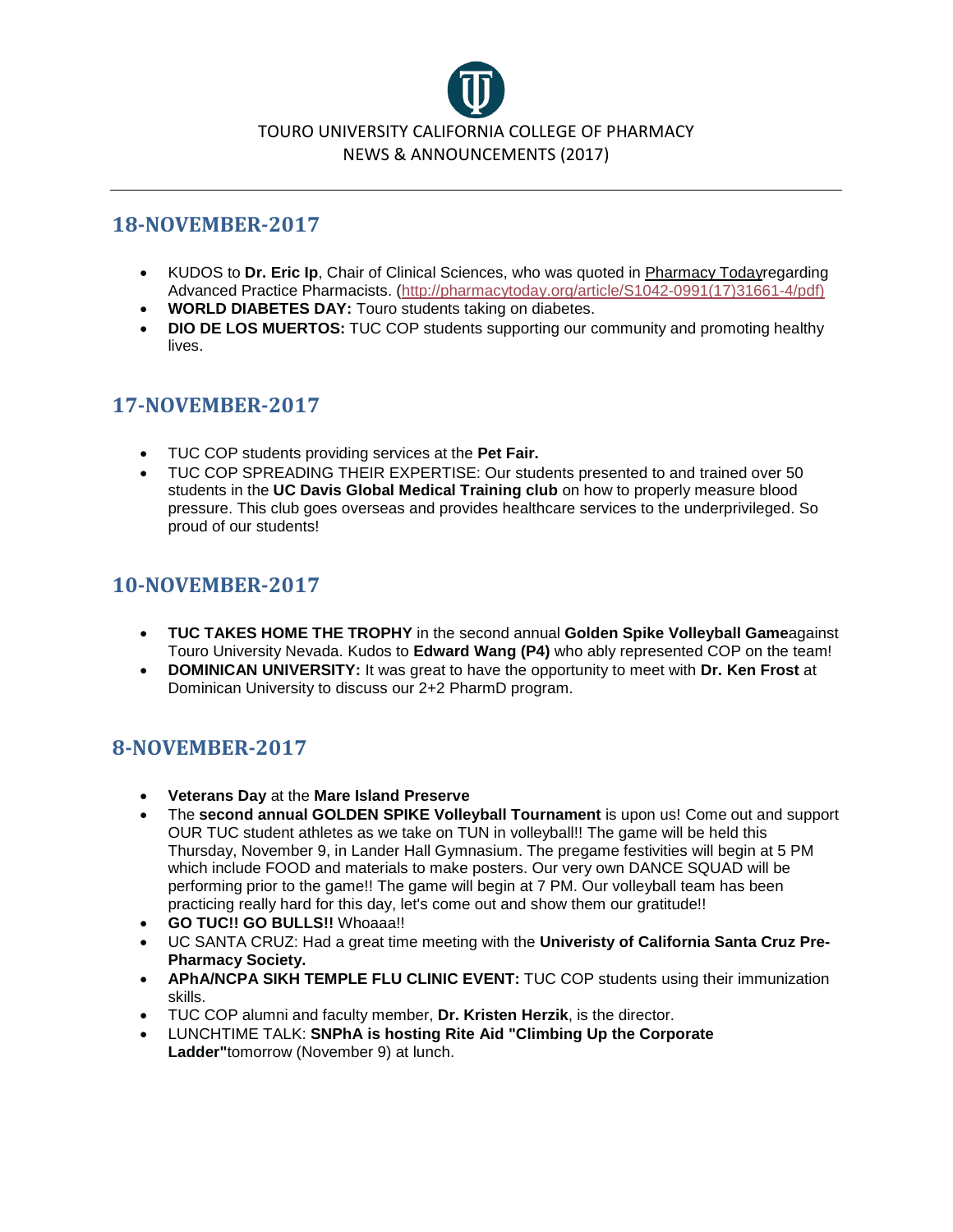

## **7-NOVEMBER-2017**

- **ACCP/SNPhA Blood Glucose Monitoring Workshop:** We are grateful for the collaborative, interprofessional training effort to use our pharmacy skills to battle diabetes.
- **TUC COP CLASS OF 2022:** It was great to have a chance to reconnect while at the University of California Irvine with **Yalda Sanaa**, a newly admitted member of the Touro University California College of Pharmacy Class of 2022!
- GOOD MORNING from the **University of California Irvine Grad Fair!**
- **ISPOR Health Economics and Outcomes Research:** Thank you to our guest speakers for sharing their expertise and knowledge with us!
- **COP VETERANS:** As Veteran's Day approaches, we thank all of our veterans for their service to our country, including **Dr. Keith Yoshizuka**, Chair of Social Behavioral and Administrative Sciences, and **Mr. Tony Williams**, COP Recruiter and Outreach Specialist.
- **SAVE THE DATE:** The annual **Touro Turkey Bowl** is back. Come and see our P1 and P2 teams battle it out in flag football. When & Where: Sunday November 19th from 7 PM - 8 PM at Dan Foley Regional Park 1461 N Camino Alto, Vallejo CA 94589 on the all season turf field.
- **UNIVERSITY OF CALIFORNIA IRVINE:** Stop by and visit us today (Tuesday, November 7) at the **UCI Graduate Health Fair** - A chance to say hi and get to know more about our signature 2+2 Doctor of Pharmacy (PharmD) program, featuring two years of advanced pharmacy practice rotations!
- **MARE ISLAND ZOMBIE RUN:** Pharmacy students working their health fair on campus during the Mare Island 5K Zombie run.
- **SAN DIEGO STATE UNIVERSITY:** Great visit to San Diego State University, including a chance to reconnect with Simon Talasazan who was recently admitted into the Class of 2022.

# **5-NOVEMBER-2017**

- **RESIDENCY OPEN HOUSE: Sutter Eden** is having an Open House on Thursday, November 16, at 6:30 pm in Castro Valley. TUC alumni **Dr. Vincent Largo** is currently a resident there. If you'd like to attend, please RSVP him by Thursday, November 9.
- **CSHP QUATRA ON THE BAY:** Touro University California pharmacy students contributing to the effort.
- **CHINATOWN HEALTH FAIR:** Touro University California pharmacy students and resident providing services to our community.

# **3-NOVEMBER-2017**

- Featuring Touro University California College of Pharmacy alumni, **Dr. Joseph Galanto**
- **CSU LONG BEACH:** Tony Williams from the Touro University California College of Pharmacy visiting **CSU Long Beach** to share information about our 2+2 PharmD program.
- **FLU CLINIC:** Touro students partnering with **Walgreens** to provide immunizations at **Holy Family Catholic Church.**
- **CONTRA COSTA FARMERS MARKET:** Touro University California College of Pharmacy students performing blood pressure screenings in the community.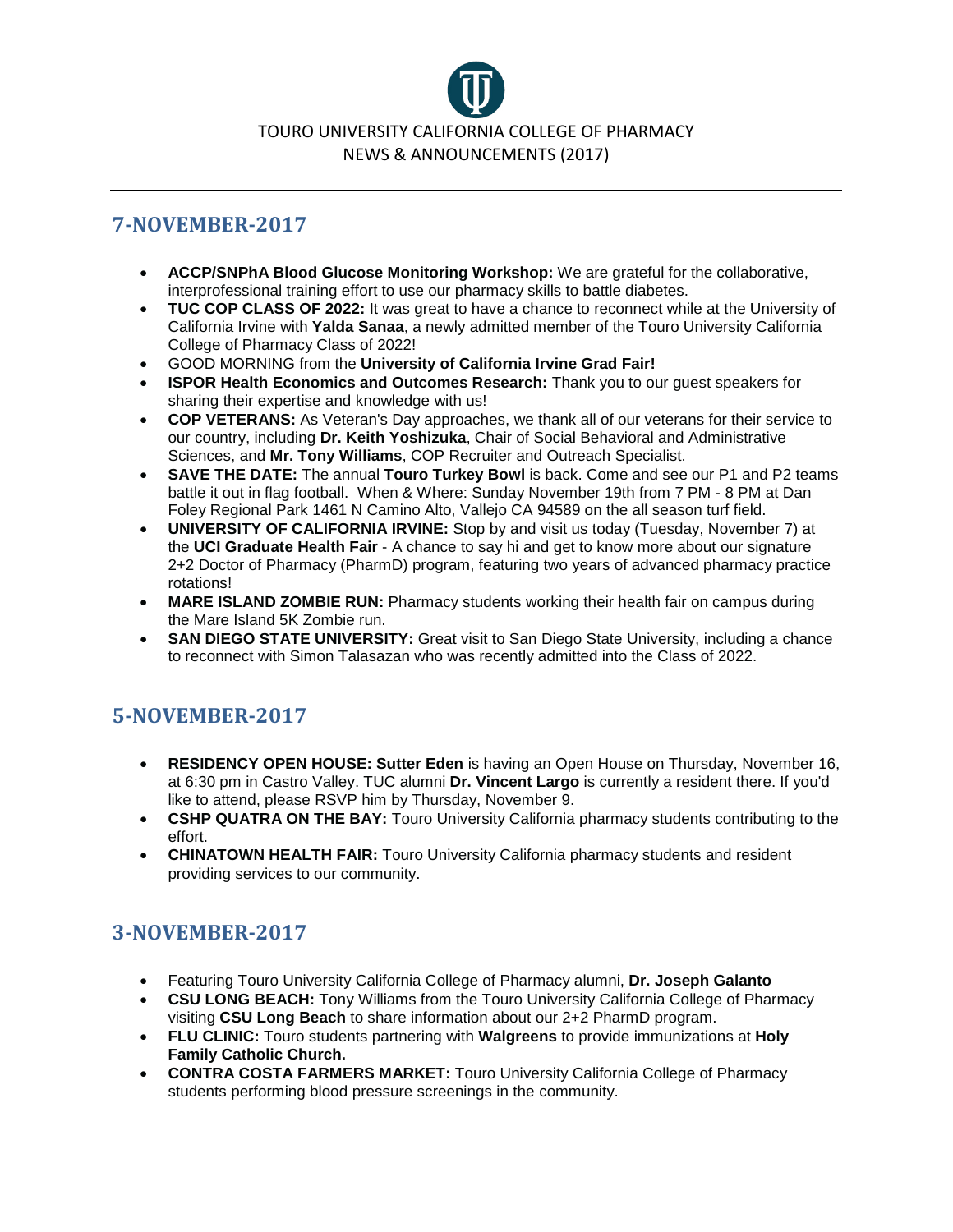

• **CSU NORTHRIDGE:** It was great for Touro University California College of Pharmacy to have the opportunity to visit **CSU Northridge!**

# **1-NOVEMBER-2017**

- **UC RIVERSIDE:** Stop by and visit the Touro University California table if you are in the area!
- **UC RIVERSIDE:** Looking forward to sharing information about the Touro University California 2+2 Doctor of Pharmacy (PharmD) program today.

# **31-OCTOBER-2017**

- **CSHP HIGHLIGHTS:** More pictures of Touro University California pharmacy students sharing their research.
- KUDOS to **Dr. Shankar Chinta**, Assistant Professor of Biological and Pharmaceutical Sciences, and his colleagues for their paper, *"Sembragiline: a novel, selective monoamine oxidase type B inhibitor for the treatment of Alzheimer's disease,"* which was published in the Journal of Pharmacology and Experimental Therapeutics.
- **INTERVIEW DAY:** COP Interview Day is coming up on Friday, November 10, 2017, from 10 am 3 pm. Representatives from **CVS Health, Rite Aid, Albertsons/Safeway, and Walgreens** will be here, along with TUC COP faculty for CV reviews for residency preparation.

# **30-OCTOBER-2017**

• KUDOs to **Dr. David Evans**, Professor of Biological Sciences, and his colleagues, for their paper, *"Contributions of MyD88-dependent receptors and CD11c-positive cells to epithelial barrier function against Pseudomonas aeruginosa,"* which was published in Scientific Reports.

## **28-OCTOBER-2017**

- Support Touro University California's **SNPhA chapter** by liking their video
- **CONGRATULATIONS:Touro University California College of Pharmacy brings the CSHP Quiz Bowl Trophy home again!**
- **2CSHP POSTER SESSION:** Touro University California College of Pharmacy alumni, student and faculty presenting their collaborative research and networking at the annual meeting.
- **CSHP TALK: Dr. Melissa Kirkpatrick**, Assistant Professor of Clinical Sciences, will be presenting on, *"New Medications in ESRD"* in Champagne 4 at 9:15 AM.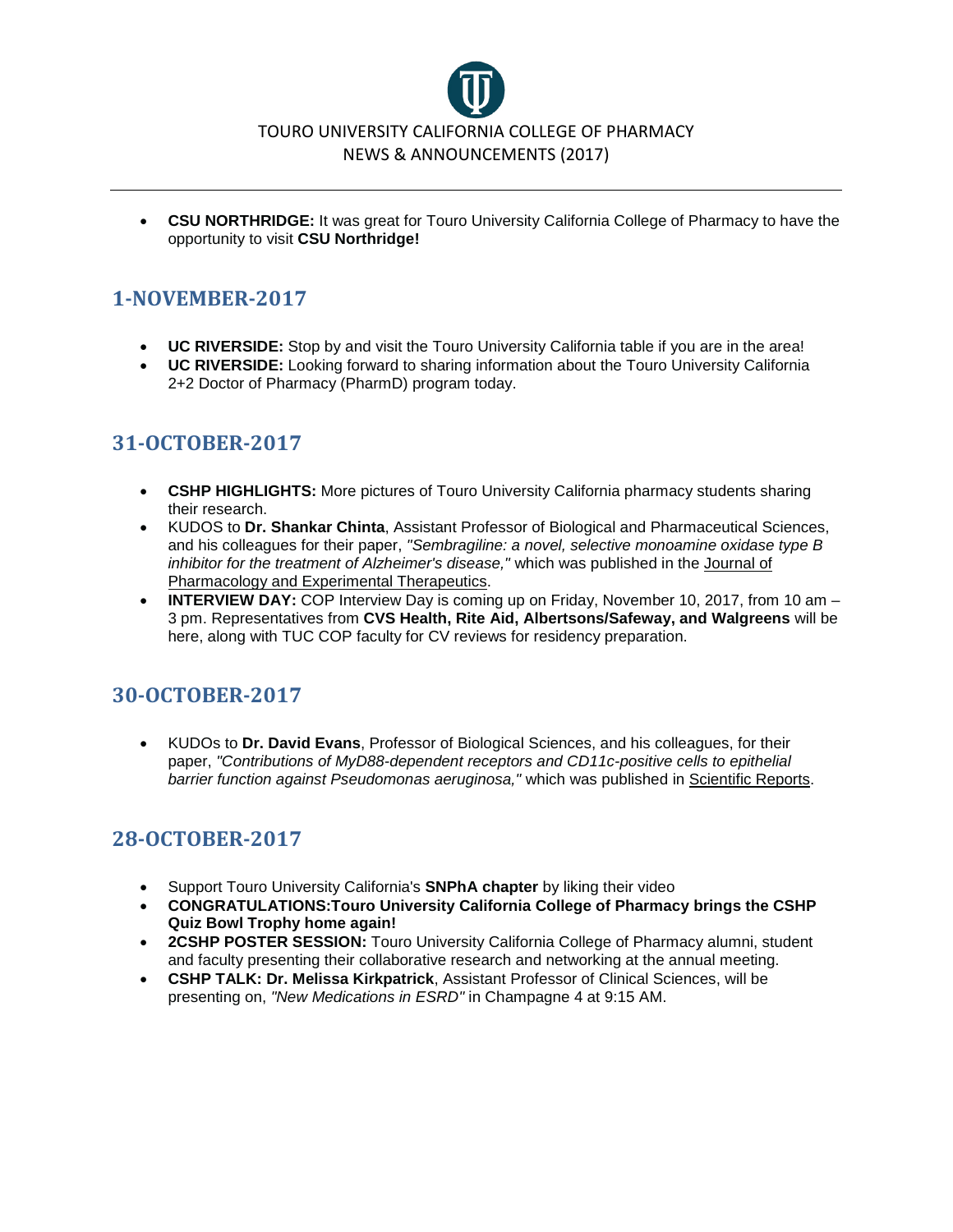

# **27-OCTOBER-2017**

- KUDOS to the many pharmacy students from Touro University California College of Pharmacy who shared their research results today at the **annual meeting of CSHP!**
- **UC IRVINE:** Great meetings between Touro University California College of Pharmacy and the Pharmaceutical Sciences officers and students today!

# **26-OCTOBER-2017**

- **POSTER PRESENTATIONS AT CSHP:** Visit with Touro students and faculty presenting their research projects on Friday, October 27 and Saturday, October 28!
- **UC IRVINE:** Touro University California is looking forward to meeting with the **Pharmaceutical Sciences Club** to share information about our **2+2 PharmD and MS programs** tomorrow - Friday, October 27!
- **CSHP RESIDENCY AND FELLOWSHIP SHOWCASE:** Learn more about post-graduate programs affiliated with the Touro University California College of Pharmacy on Friday, October 27 from 2:00-5:00 PM at the CSHP meeting.
- **MORE TUC COP EXPERTISE AT CSHP:** Stop by to hear **Dr. Monica Donnelley**, Assistant Professor of Clinical Sciences, talk about, "*Mama Mia! Infections and Immunizations in Pregnant Patients: What's Appropriate, What's Not, and Everything In-Between"* on Friday, October 27 from 1:30 - 2:30 PM.
- **TUC COP FACULTY SHARING THEIR EXPERTISE AT CSHP: Drs. Emily Chan and Melissa Kirkpatrick**, Assisant Professors of Clinical Sciences, will be presenting their talk, *"Tech Tips for Efficient Precepting: Streamlining the Process of New Practitioners"* on Friday, October 27 from 8:30 - 9:30 AM.

# **25-OCTOBER-2017**

- BEST WISHES to **Annie Xu** and **Kalvin Lam (Class of 2018)** who will be representing the Touro University California College of Pharmacy in the **Clinical Skills Competition at CSHP.**
- **CSHP-Touro Advanced Practice Pharmacist Chronic Disease State Management Certificate Program: Drs. Eric Ip, Shadi Doroudgar, Melissa Kirkpatrick, and Emily Chan** are looking forward to leading tomorrow's class in Las Vegas.
- **SANTA CRUZ:** Representatives from TUC COP are looking forward to seeing everyone tomorrow (Thursday, October 25) at the **University of California Santa Cruz Graduate and Professional School Fair!**
- KUDOS to **Dr. Nathalie Bergeron**, Chair of Biological and Pharmaceutical Sciences, **Dr. Sebastian Al-Saiegh** (Class of 2016), and **Dr. Eric Ip**, Chair of Clinical Sciences, for their paper, *"Do California pharmacy and medical students practice what they preach? An analysis of dietary and lifestyle practices,"* which was published in the American Journal of Pharmaceutical Education**.**
- KUDOS to **Dr. Shengquan Liu and Dr. Maggie Louie**, Associate Professors of Pharmaceutical Sciences, and their co-authors for their paper, *"Novel flexible heteroarotinoid, SL-1-18, promotes ERa degradation to inhibit breast cancer growth,"* which was published in Cancer Letters.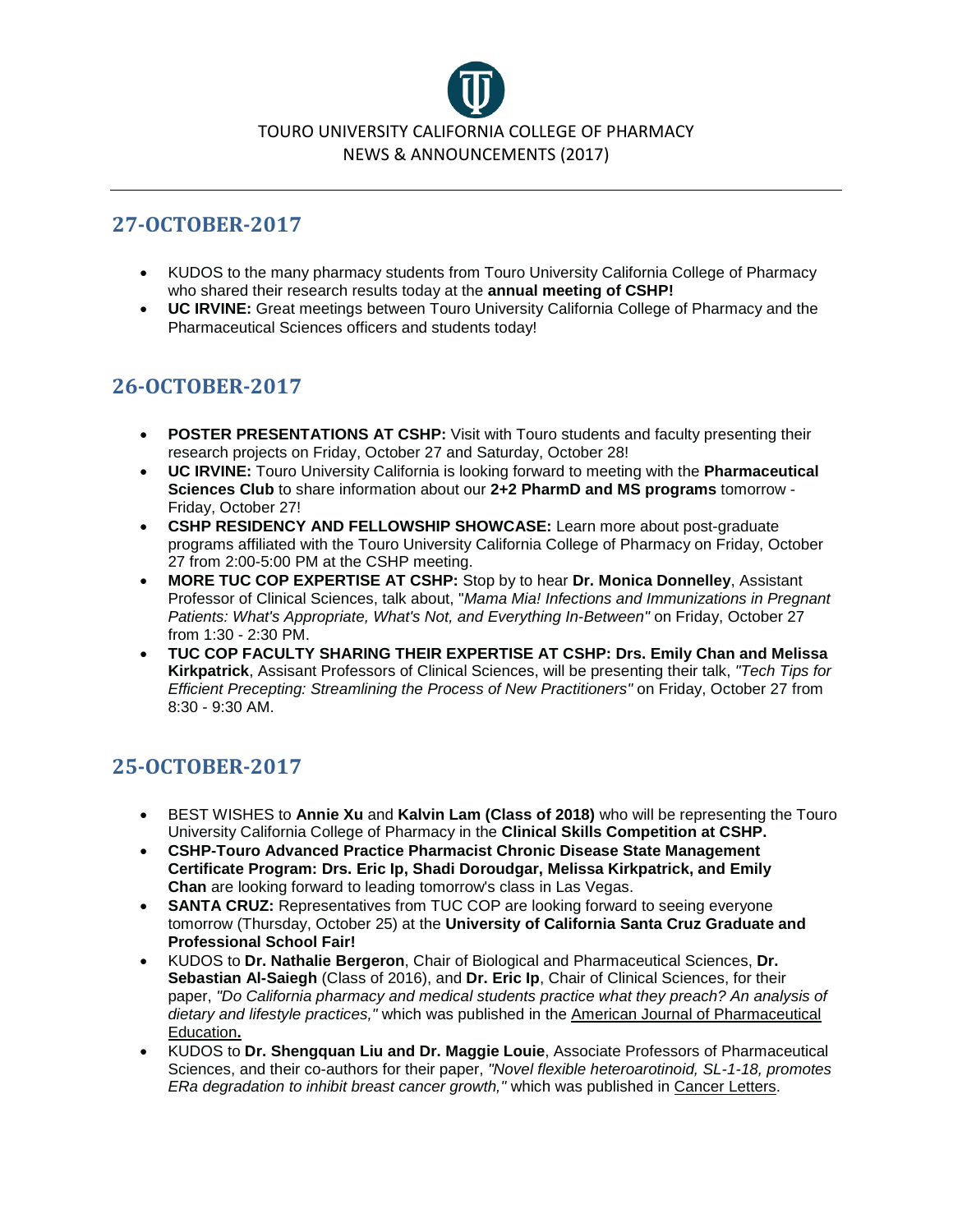

# **23-OCTOBER-2017**

- JOIN COP IN CELEBRATING **AMERICAN PHARMACISTS MONTH:** Stop by the COP building for cookies and brief presentations by **Adrian Wong and Erin Hanigan** in recognition of pharmacists. COP students who recently received major awards will be featured, along with raffle prizes. Join the celebration to **Know Your Pharmacist and Know Your Meds.**
- CONGRATULATIONS to **Mylien Hoang (P3)** who received a **Student Leadership Award from CSHP.**
- **TOURO UNIVERSITY CALIFORNIA RECEPTION AT CSHP:** Hope to see you there.
- **COMING SOON TO A UC NEAR YOU:** Touro University California College of Pharmacy looks forward to meeting with you at Santa Cruz and Irvine this week:
	- o **UC Santa Cruz Graduate & Professional School Fair** (Thursday, October 26), and
	- o **UC Irvine Pharmaceutical Sciences Club** (Friday, October 27)
- INTERESTED IN A CAREER IN INDUSTRY: **IPhO (Industry Pharmacists Organization)** is hosting **Dr. Kfir from Teva Pharmaceuticals** at noon in LH 160 today (Monday, October 23).

# **20-OCTOBER-2017**

- KUDOS to **Dr. Kelan Thomas**, Assistant Professor of Clinical Sciences, and his colleagues for their paper, *"Curriculum in Psychiatry and Neurology for Pharmacy Programs,"* which was published in the American Journal of Pharmaceutical Education.
- **TAKING A WALK DOWN MEMORY LANE:** Had a chance to work in a visit to the Chicago neighborhoods where I lived and worked while in town on a recent business trip.
- **COP OPEN HOUSE:** Great start to our Open House today! An opportunity to learn more about our 2+2 PharmD program and participate in mock interviews.
- Thanks to the **UC Davis Pre-pharmacy Society** for hosting a productive session last night with Touro University California College of Pharmacy!
- **COP OPEN HOUSE:** Welcome visitors to campus!

# **19-OCTOBER-2017**

- **UC DAVIS PRE-PHARMACY SOCIETY: Dr. Neelou Fakourfar** and **Mr. Tony Williams**from the Touro University California College of Pharmacy are looking forward to seeing everyone this evening.
- STUDY BREAK: **Touro Idol tonight**
- Presidents of **TUC COP professional organizations:** Working hard for pharmacy and looking good for American Pharmacists Month!
- **TPA CAMPUSWIDE FLU CLINIC** was held on Monday, October 16. Thank you to all of our student and preceptor volunteers. We vaccinated over 175 students and faculty!
- **SACRAMENTO STATE UNIVERSITY FUTURE PHARMACISTS:** A great evening sharing information about our programs (PharmD and MS) and clinical pharmacist roles!
- **FDA APPLICATION REMINDER:** TUC will need to submit our ranked list to the FDA by November 1, 2017 for their Pharmacy Student Experiential Program (PSEP). Please contact **Dr. Lucinda Chan**, Director of Experiential Education, for application submission details for the 2018- 2019 academic year.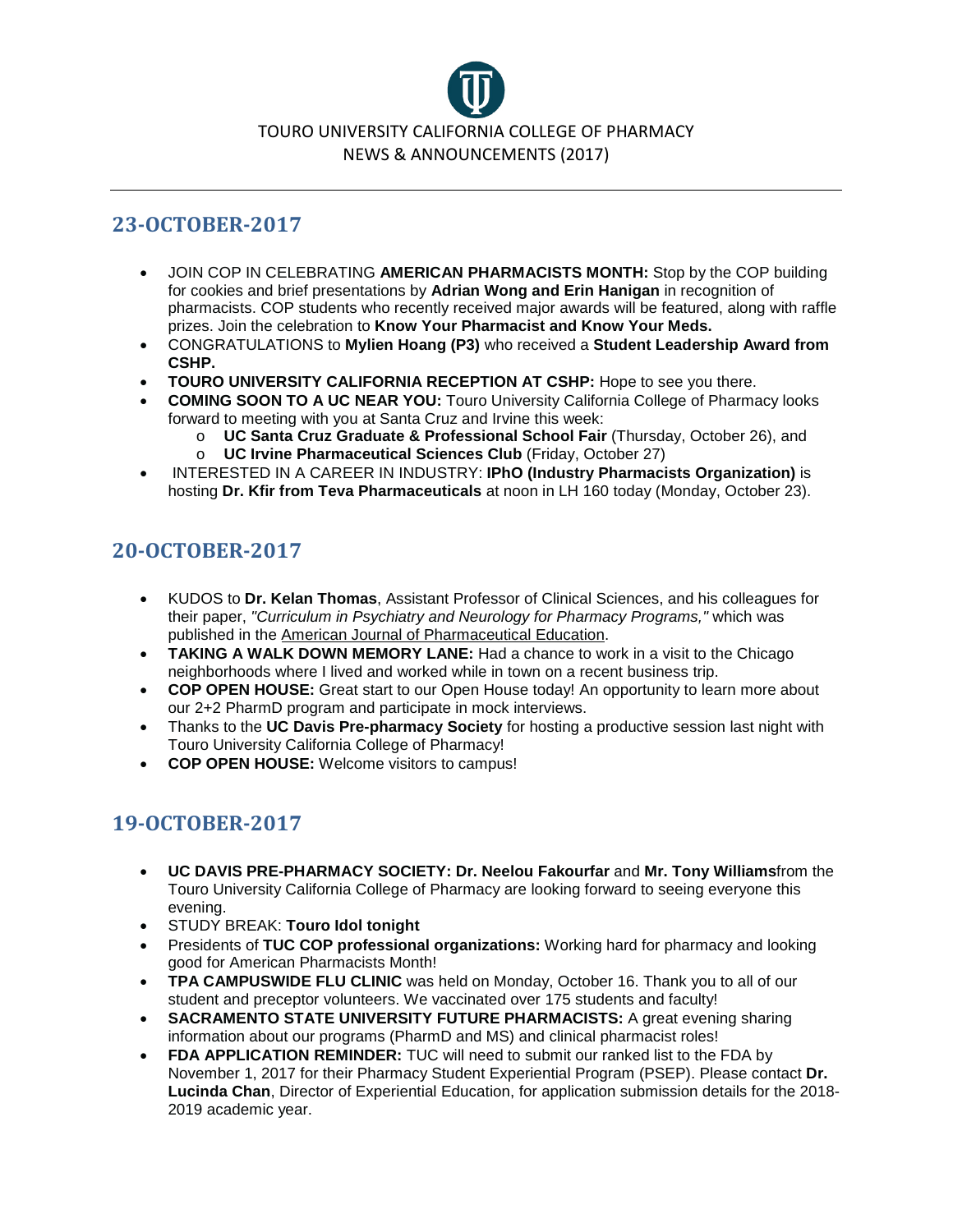

## **18-OCTOBER-2017**

• CONGRATULATIONS to **Diana De Vore (Class of 2018)** who was awarded **Quatra CSHP's first annual scholarship!**

# **17-OCTOBER-2017**

- TUC COP will be meeting with the **Sacramento State Future Pharmacy Society** on Thursday, October 19. Hope to see you there.
- **PHI LAMBDA SIGMA RESIDENCY PANEL**: scheduled for October 18. Contact **Cindy Duong** for additional information.

# **17-OCTOBER-2017**

• Check out **COP's new digital viewbook** which features photos of campus and videos of students and alumni: <http://touro.university-tour.com/> . Thank you to everyone who participated, and to **Tony Williams** who coordinated the effort along with **Alisa Danyeur**and **Dr. Susan Heimer**. Stay safe, stay well.

# **13-SEPTEMBER-2017**

- MESSAGE FROM **ASSOCIATE DEAN TARA JENKINS**, who was recruited to TUC from the **University of Houston**: You might have noticed a box outside the door of my office collecting school supplies for the county that lost all of its schools to Hurricane Harvey. One of my former students at the University of Houston is from that county so she worked with the College and the APhA-ASP chapter to arrange the school supply drive prior to Harvey hitting Houston. When Harvey produced so much flooding, it became nearly impossible for them to continue the drive until the waters receded. The officers of our **Touro California chapter of APhA-ASP** stepped up to the plate and helped collect school supplies for them. Attached are pictures of **over 50 backpacks filled with school supplies and snacks the chapter collected for UH's drive**. I was overwhelmed with the generosity of our students and their families and pharmacies that contributed to make this happen. Many thanks as well to the various faculty and staff who have contributed to the school supplies collected or who contributed money that I have used to buy more supplies for them. I will be shipping off all of the supplies on Friday afternoon if anyone has been thinking about dropping in some supplies and hasn't had a chance yet.
- **CAREER AND RESIDENCY DAY** at Touro University California College of Pharmacy: We look forward to seeing you on Friday, September 15 from 10 am to 1 pm. You will have the opportunity to meet with over 12 companies and residency programs, including A**lameda Health System, Sutter Health, Santa Clara Valley, NorthBay, Touro University California, CVS, Safeway, Rite Aid, Walgreens, PharMerica, RxRelief, Kaiser Permanente.**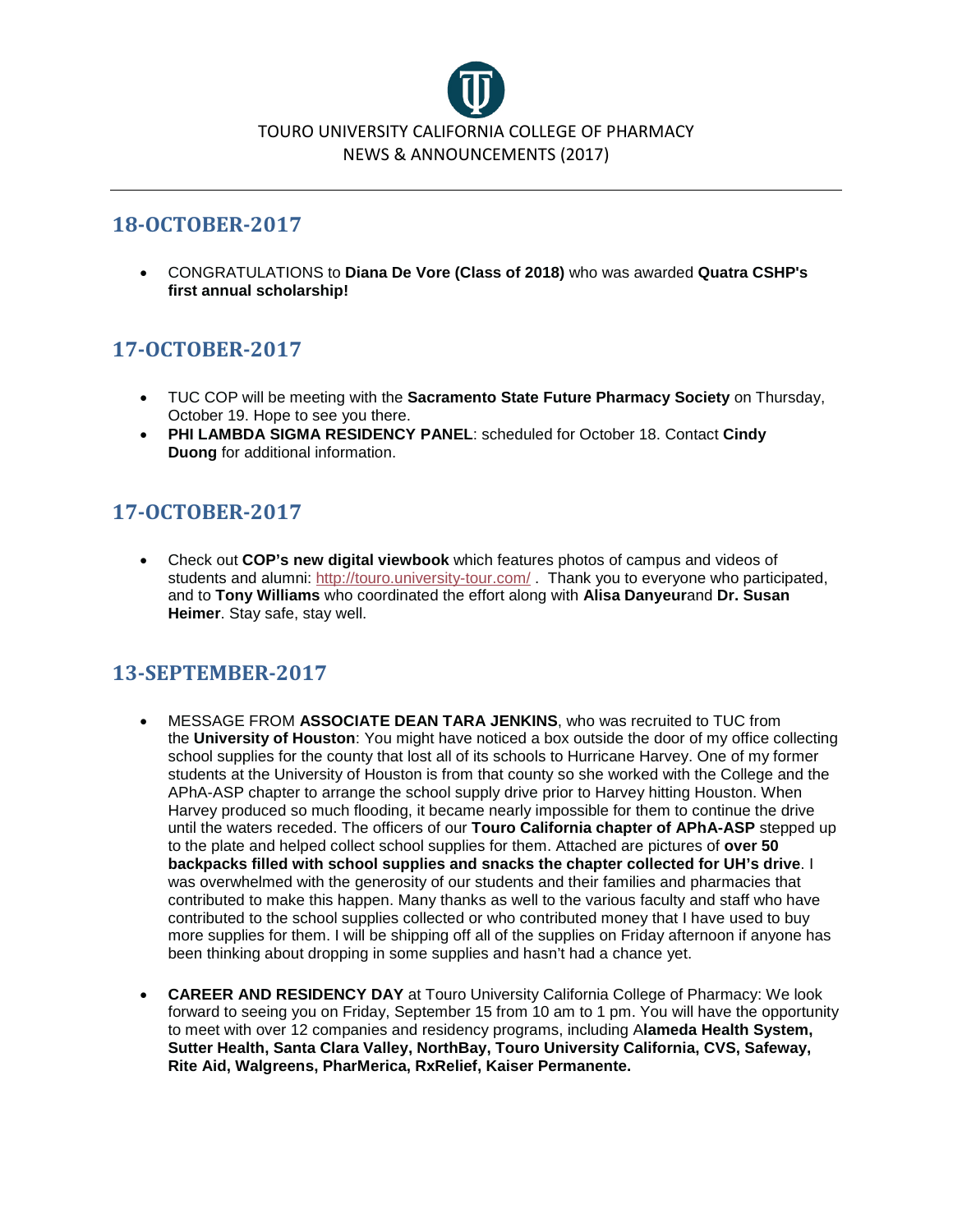

• KUDOS to **Dr. Rae Matsumoto, Dean**, and her colleagues for their paper, *"Deuterated (d6) dextromethorphan elicits antidepressant-like effects in mice,"* which was accepted for publication in Pharmacology Biochemistry and Behavior.

## **11-SEPTEMBER-2017**

- **MESSAGE FROM THE PROVOST:** Today marks the **16th anniversary of 9/11**, a date that will forever be etched into our collective memories. On this solemn day, we honor the memory of those who died and reflect upon the sacrifices of survivors, first responders and volunteers who responded to this tragedy in a spirit of great unity and service.
	- o *As you reflect on this national tragedy, I invite you to stand together in unity to defy the ignorance and hatred that brought us September 11, and reach out to those from different cultures and backgrounds to help us create a stronger and more compassionate nation. As a learning community, we have shown how people from diverse backgrounds can work together, learn together, and play together without giving up our ethnic or religious heritage or identity. I am proud to be a part of this community and join you in this day of remembrance.*

## **8-SEPTEMBER-2017**

- Check out alumni **Andy Do** featured in The Record: [http://tu.edu/aboutus/tuclife/therecord/170905-record.html…](http://tu.edu/aboutus/tuclife/therecord/170905-record.html#do)
- **CSHP-Touro APP**: First live program this Sunday, September 10, 2017 on campus.

## **6-SEPTEMBER-2017**

- Article [Pharmacists Are Now Poised To Ease Physician Shortage -](http://kvpr.org/post/pharmacists-are-now-poised-ease-physician-shortage-if-only-they-could-get-paid-it) If Only They Could Get Paid [For It](http://kvpr.org/post/pharmacists-are-now-poised-ease-physician-shortage-if-only-they-could-get-paid-it) (KVPR.org - Valley Public Radio)
- KUDOS to **Dr. Shane Desselle**, Professor of Social Behavioral and Administrative Sciences, and students **Brienna Andrews, Julia Lui,** and **Leela Raja** for acceptance of their paper, *"The Scholarly Productivity and Work Environments of Academic Pharmacists,"* for publication in Research in Social and Administrative Pharmacy.
- KUDOS to **Dr. Emily Chan**, Assistant Professor of Clinical Sciences, who was appointed to the **AACP Pharmacy Practice Section - Resident and Student Engagement Task Force**.

# **1-SEPTEMBER-2017**

- [Leadership development and networking opportunity for student pharmacists.](http://www.cpha.com/RxBootCamp)
- KUDOS to TUC COP faculty, students, and colleagues (**R Ignoffo, L Chan, K Knapp, E Chan, E Ip, J Bandy, K Besinque, J Colbert, JJ Duby, JS Galanto, M Gloudeman, P Havard, G LackeyE , Lozano, J Scott, TL Stewart**) for their paper, *"Efficient and effective precepting of*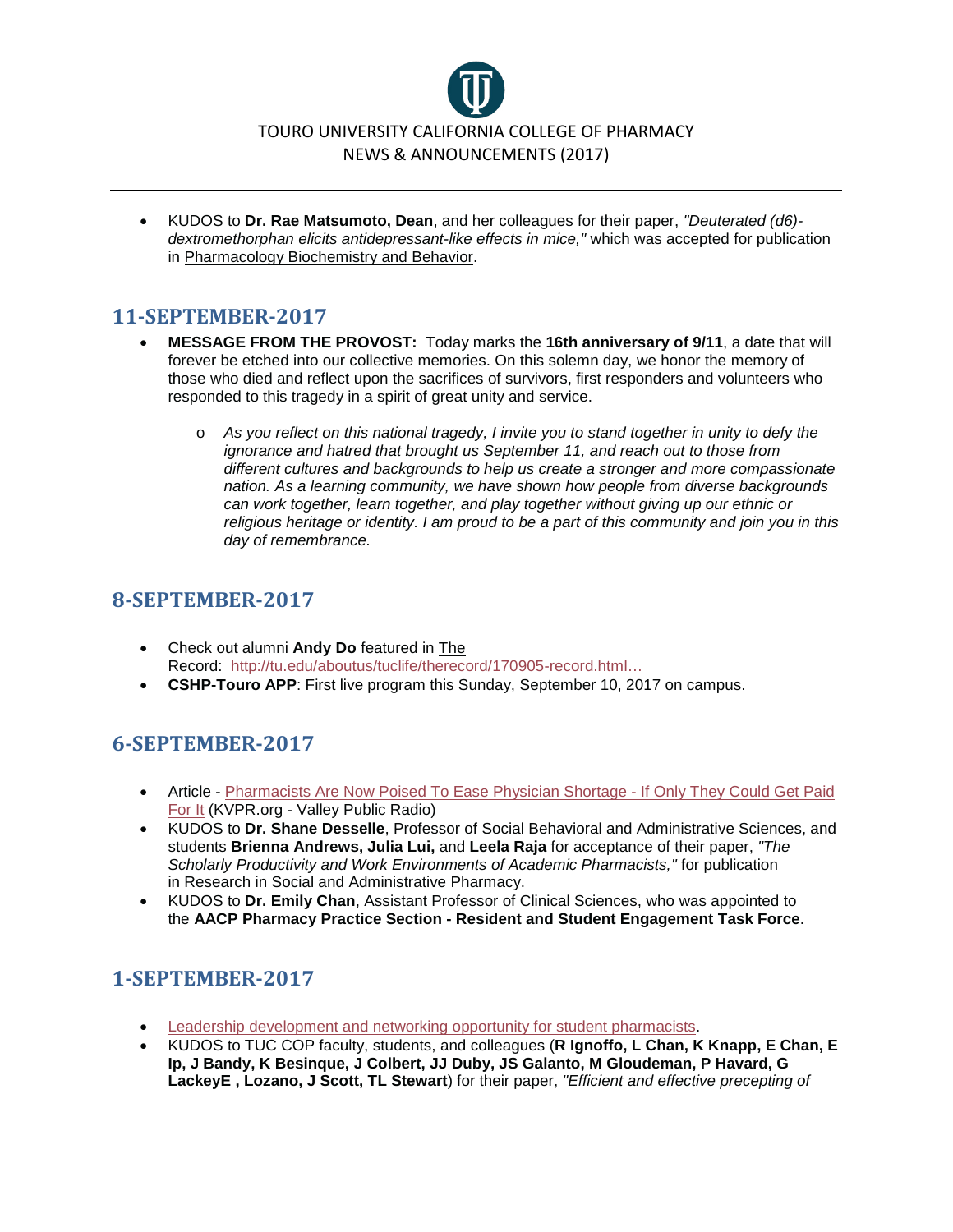

*pharmacy students in acute and ambulatory care rotations: A Delphi expert panel study,"* which was published in the American Journal of Health System Pharmacy**.**

## **30-AUGUST-2017**

- KUDOS to **Dr. Kevin It**a, Associate Professor of Pharmaceutical Sciences, for his review, *"Dissolving microneedles for transdermal drug delivery: Advances and challenges,"* which was published in Biomedicine and Pharmacotherapy.
- KUDOS to **Dr. Mohamed Jalloh**, Assistant Professor of Clinical Sciences, who was quoted in a Healthline article about skin infections.

## **27-AUGUST-2017**

• **WHITE COAT CEREMONY**: The College of Pharmacy welcomes our P1 future pharmacists and their guests to campus today! Looking forward to celebrating with the pharmily.

## **26-AUGUST-2017**

• CONGRATULATIONS to **Dr. Eric Ip**, Chair of Clinical Sciences, who was recognized as one of twelve clinical researchers in the nation as a **Medscape Rising Stars of Healthcare Research.**

# **25-AUGUST-2017**

- Diversity in Action at Touro University California September 18, 2017 **Multicultural Night** @Lander Hall Auditorium, 5:30-7:30pm. All colleges welcome.
- **APP TRAINING:** Touro COP Alumni, see below regarding the **2017 Seminar Registration**discount if you sign up for the **CSHP-Touro Advanced Practice Pharmacist Certificate Program** to be held on October 26, 2017 at Paris Hotel in Las Vegas. We also have other live sessions on campus at Touro University (September 10, 2017) and Sharp San Diego (January 28, 2018). [http://www.cshp.org/page/CP\\_APP\\_Touro](http://www.cshp.org/page/CP_APP_Touro)
- Congratulations to **Drs. Tristan Lindfelt, Mitch Barnett, Eric Ip, Emily Chan, and Shadi Doroudgar** for receiving an **IRAP award** for their project, *"Survey of US Pharmacy Faculty Members Regarding Work-Life Balance, Job Satisfaction, and Stress."*

# **24-AUGUST-2017**

• KUDOS to **Dr. Shane Desselle**, Professor of Social Behavioral and Adminstrative Sciences, who was the keynote speaker at the **Nordic Social Pharmacy Conference in Kuopio, Finland.**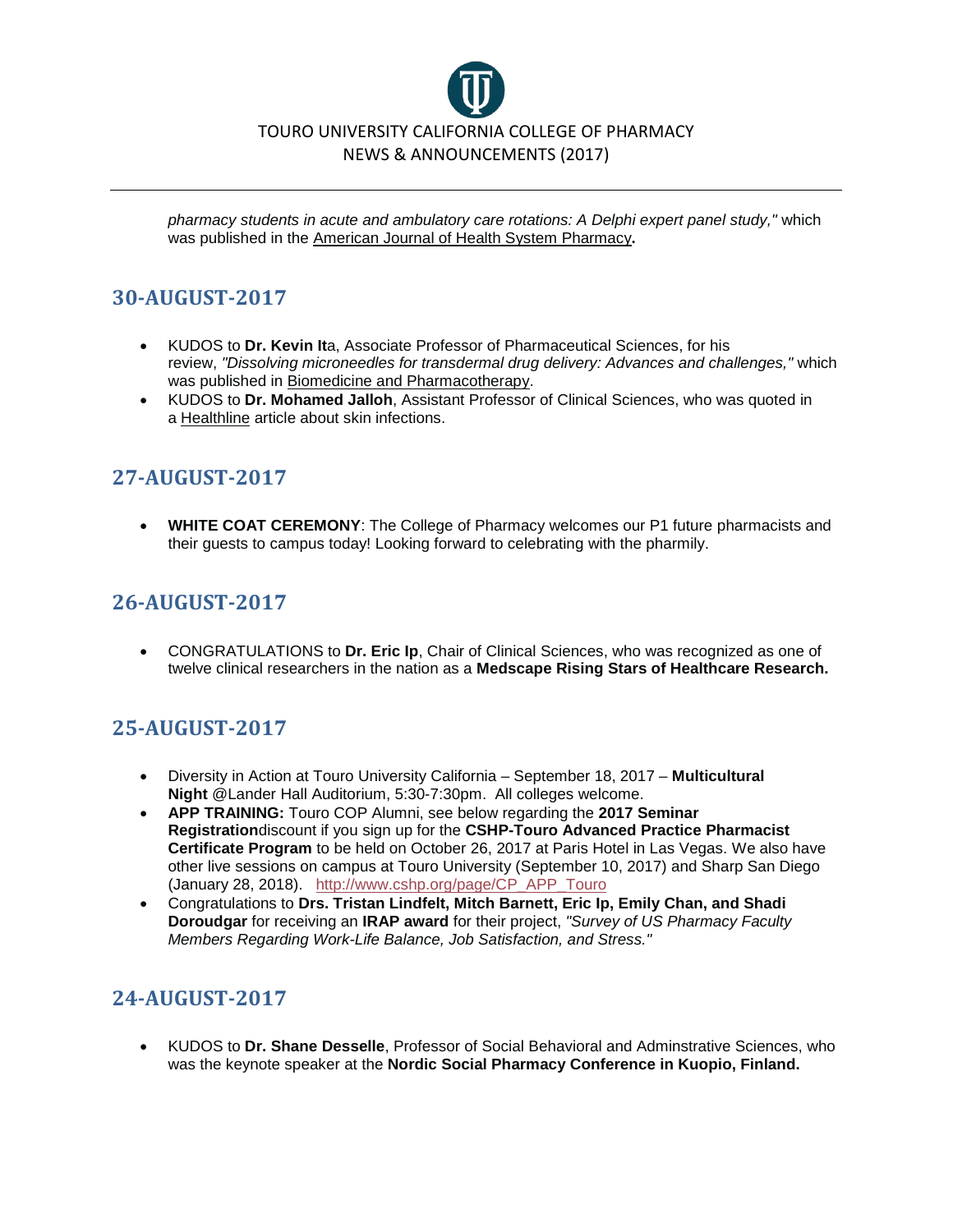

- KUDOS to **Dr. Kelan Thomas**, Assistant Professor of Clinical Sciences, and his colleagues for their paper, *"Substance use education in US schools of pharmacy: A systematic review of the literature,"* which was accepted for publication in Substance Abuse.
- **WHITE COAT CEREMONY:** We are looking forward to welcoming the Class of 2021 to the profession of pharmacy at their White Coat Ceremony this Sunday at 1:00. **Dr. Monica Donnelley**, Class of 2010 and Assistant Professor of Clinical Sciences, will be our keynote speaker this year!

# **11-AUGUST-2017**

- KUDOS to **Dr. Shane Desselle**, Professor of Social Behavioral and Administrative Sciences, and his colleague, for their paper, *"Results of the 2015 National Certified Pharmacy Technician Workforce Survey,"* which was published in the American Journal of Health System Pharmacy**.**
- KUDOS to **Dr. Bill Dager**, Professor of Clinical Sciences, and his colleague for their paper, *"Bridging with Tirofiban During Oral Antiplatelet Interruption: A Single-Center Case Series Analysis Including Patients on Hemodialysis,"* which was published in Pharmacotherapy.

## **10-AUGUST-2017**

- CONGRATULATIONS to our **ACCP Clinical Pharmacy Challenge finalists**. Representing Touro University California at the national ACCP competition will be **Jason Chao, Ryan Hoh,** and **Truc Huynh.** Kudos also to our other finalist teams from our local competition
	- o 2nd place: **Danielle Fox, Eric Lau, Jonathan Trinh**
	- o 3rd place: **Thao Tran, Uyen Thai, Emmeline Chan.**
	- o **Dr. Laura Baumgartner**, Assistant Professor of Clinical Sciences, serves as the faculty advisor for the TUC chapter of ACCP.

# **9-AUGUST-2017**

- KUDOS to **Dr. Shona Mookerjee**, Assistant Professor of Pharmaceutical Sciences, and her colleagues for their paper, *"Positive Feedback Amplifies the Response of Mitochondrial Membrane Potential to Glucose Concentration in Clonal Pancreatic Beta Cells,"* which was published in Biochimica et Biophysica Acta.
- IN THE NEWS: **Dr. Kelan Thomas**, Assistant Professor of Clinical Sciences, and his psilocybin article... [https://www.sciencealert.com/therapy-for-depression-gets-a-significant-boost-when](https://www.sciencealert.com/therapy-for-depression-gets-a-significant-boost-when-combined-with-psilocybin)[combined-with-psilocybin](https://www.sciencealert.com/therapy-for-depression-gets-a-significant-boost-when-combined-with-psilocybin)
- CONGRATULATIONS to **Dr. Eric Ip**, Chair of Clinical Sciences, for being nominated for **Medscape Up and Coming Clinical Researcher.**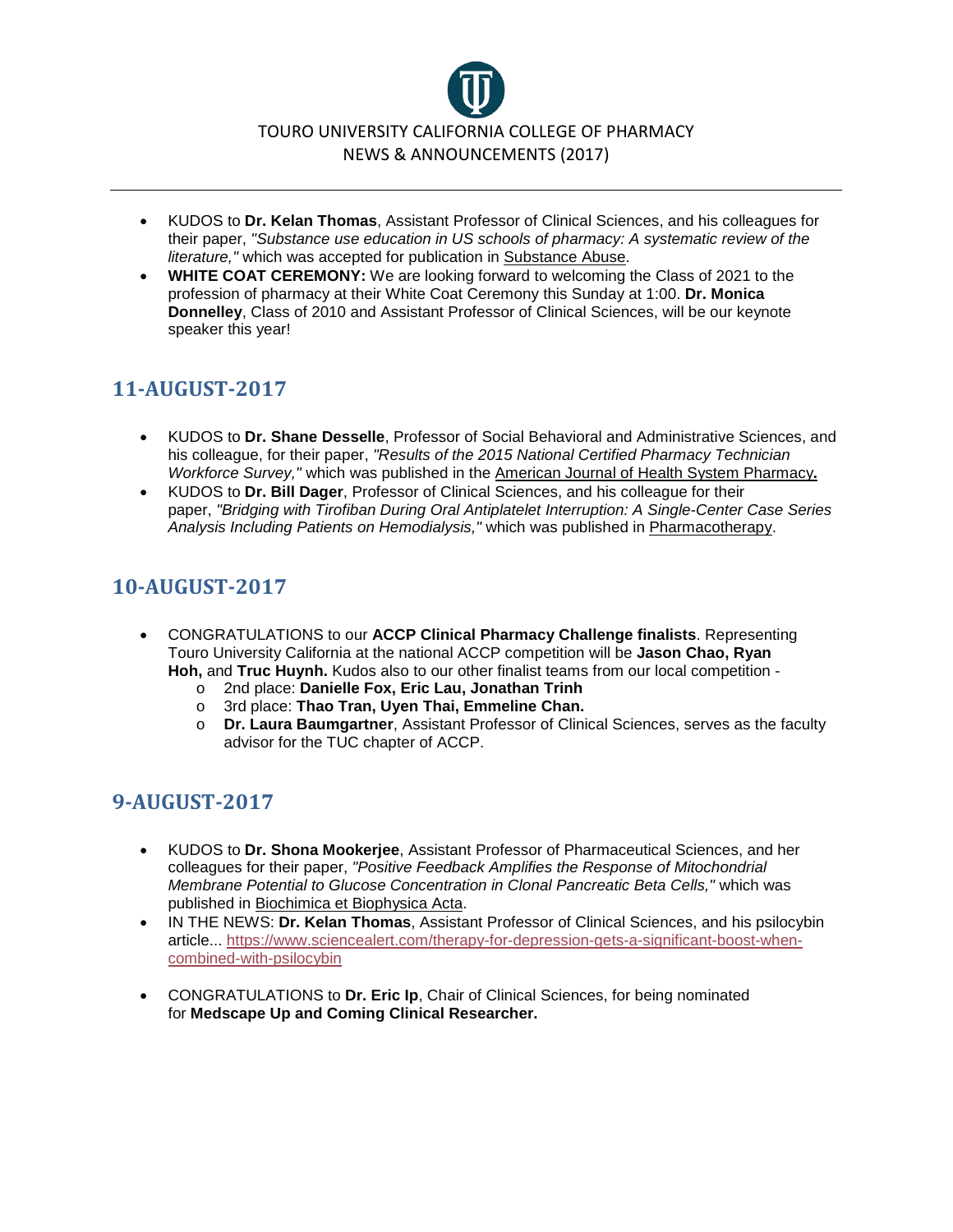

## **8-AUGUST-2017**

- KUDOS to **Dr. Shane Desselle**, Professor of Social Behavioral and Administrative Sciences, for his presentation *"Organizational Culture and Citizenship Behaviors to Facilitate Planning, Faculty Quality of Worklife and Institutional Effectiveness"* at the **AACP annual meeting in Nashville, TN.**
- KUDOS to **Dr. Emily Chan**, Assistant Professor of Clinical Sciences, and **Adrian Wong**, Assistant Professor of Experiential Education, for their presentation *"Continuing Pharmacy Education (CPE): Planning Pearls, "* at the **AACP annual meeting in Nashville, TN.**
- KUDOS to **Dr. Tara Jenkins**, Associate Dean for Assessment and Curricular Innovation, for serving as the moderator for *"Preparing Your Self-Study for Standards 2016: What We Learned from ACPE Accreditation Visits During 2016-17, "* at the AACP annual meeting in Nashville, TN.
- KUDOs to **Dr. Mohamed Jalloh**, Assistant Professor of Clinical Sciences, who was invited to present, *"Prescribing Medication and Other Health Related Apps,"* at the **2018 CPhA Western Pharmacy Exchange.**
- SAVE THE DATE for **Community Day**: August 17 an opportunity to interact with members of our community and showcase the College of Pharmacy.

# **7-AUGUST-2017**

- KUDOS to **Danielle Thanh**, who is being recognized for her patient safety effort at **Stanford Health Care ValleyCare**.
- CONGRATULATIONS to **Dr. Lauren Roller**, Assistant Professor of Clinical Sciences, who was appointed the new **Residency Program Director at Highland Hospital**.
- APP: The **CSHP-Touro APP Program** went live on July 24, 2017. The first live session will take place on campus on September 10.

# **6-AUGUST-2017**

- CONGRATULATIONS to **Yewande Samuel (P3)** for receiving a **Walgreens Diversity Scholarship** at the recent **SNPhA annual meeting**.
- CONGRATULATIONS to alumna **Dr. Yvonne Ding (Class of 2016)** who was elected as **Membership Chair of Quatra CSHP**. She just completed a **PGY1 residency with Santa Clara Valley Health and Hospital System**.

# **5-AUGUST-2017**

- KUDOS to **Dr. Bill Dager**, Professor of Clinical Sciences, and his colleagues for their paper, *"Incomplete dabigatran reversal with idarucizumab,"* which was published in Clinical Toxicology.
- KUDOS to **Dr. Kelan Thomas**, Assistant Professor of Clinical Sciences, and **Dr. Priscilla Van Dyke** (PGY1 resident 2014-2015) for acceptance of their paper, *"Concomitant calcium channel*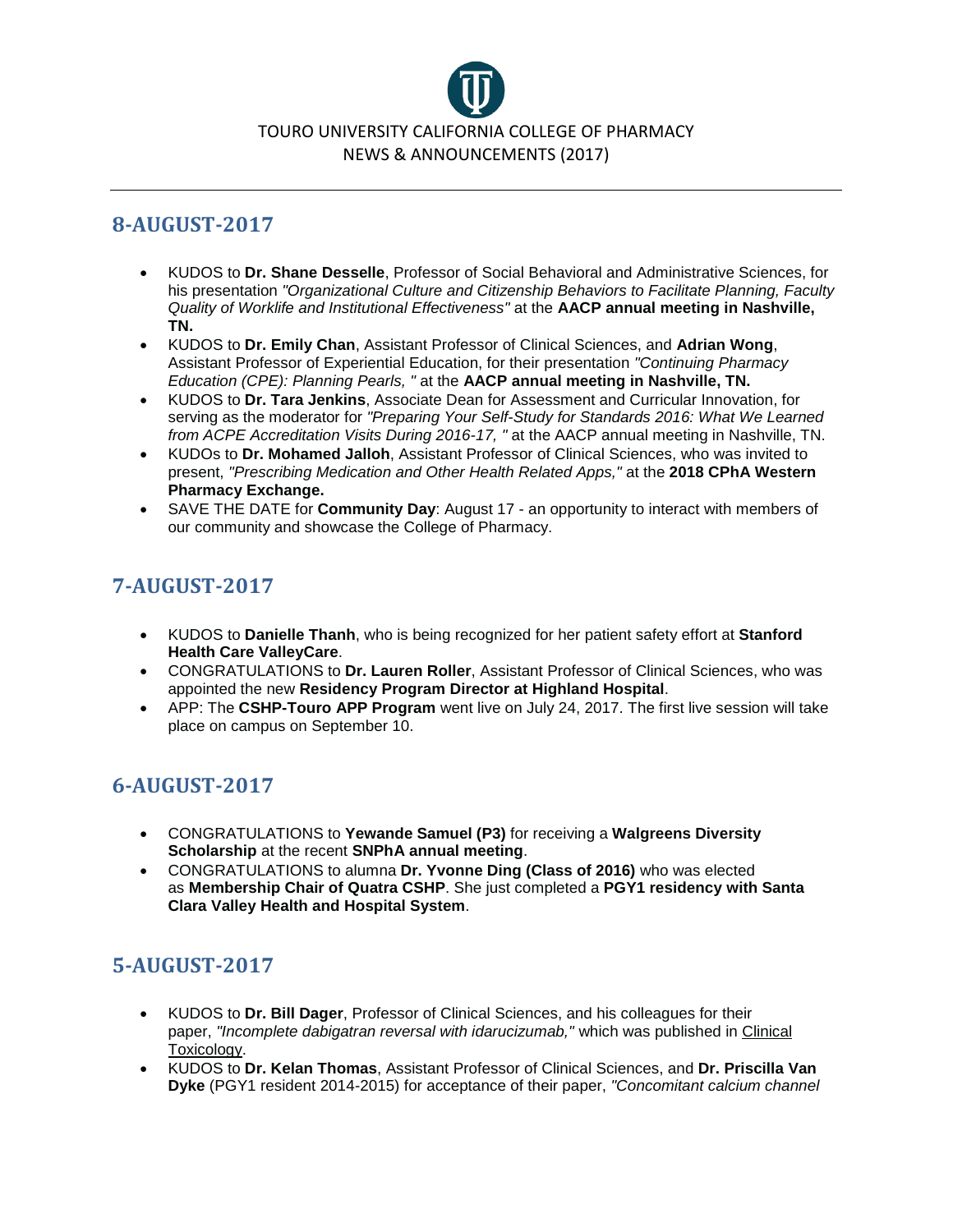

*block and antipsychotic therapy in patients with schizophrenia: efficacy analysis of the CATIE Phase 1 data,"* in the Annals of Clinical Psychiatry.

## **4-AUGUST-2017**

- CONGRATULATIONS to alumna **Dr. Jackie Ho (Class of 2015)** who was elected as **Newsletter Editor-in-Chief of Quatra CSHP**. She just completed a **PGY2 residency with the VA Palo Alto Health Care System.**
- **START OFF THE SCHOOL YEAR STRONG:** On Tuesday, **Dr. Jill Alban** will have a group of student panelists talk about their successful study strategies Please join us on August 8, from 12:10-12:50 PM for a brown bag conversation in Library Annex 118.

## **3-AUGUST-2017**

- Touro University California College of Pharmacy Class of 2009 **Dr. R. Duenas**.
- CONGRATULATIONS to alumnus **Dr. Vincent Cheng (Class of 2013)** who was elected to **Continuing Education Chair of Quatra CSHP**. He is currently working at **Kaiser Permanente Santa Clara**.
- KUDOS to **Dr. Shadi Doroudgar,** Assistant Professor of Clinical Sciences and **Dr. Vani Rajagopalan**, Associate Professor of Pharmaceutical Sciences, for their poster presentation at the **AACP annual meeting in Nashville, TN**, *"Effect of Personal Background on Perceptions of Professionalism on Pharmacy Student Didactic Years,"* along with co-authors **TUC COP CAPSLEAD team** and **Dr. Margaret Schulte**, Assistant Professor of Experiential Education.

## **2-AUGUST-2017**

- CONGRATULATIONS to **Touro University California's SNPhA teams**: All three teams that were sent to the **2017 Kroger/SNPhA National Clinical Skills Competition** made it to the final round and placed! **Uyen Thai** and J**onathan Trinh**, and **Anna San** and **Michelle Huang** placed First and Second in Division I respectively. In addition, **Tony Vu** and **Khin Htwe** placed Third in Division II.
- CONGRATULATIONS to **Diana DeVore (Class of 2018)** who was elected to **Legislative Chair for the Quatra California Society of Health System Pharmacists (CSHP)**.
- CONGRATULATIONS to **Dr. Kristen Herzik**, Assistant Professor of Clinical Sciences, for earning her **Board Certified Pharmacotherapy Specialist (BCPS)**.
- Kudos to **Dr. Deanna Gee** for her poster presentation at the AACP meeting in Nashville, *"Individual Development Plans: A Tool to Address the Accreditation Standard for Personal and Professional Development,"* with co-authors **Drs. Margaret Schulte and Rae Matsumoto.**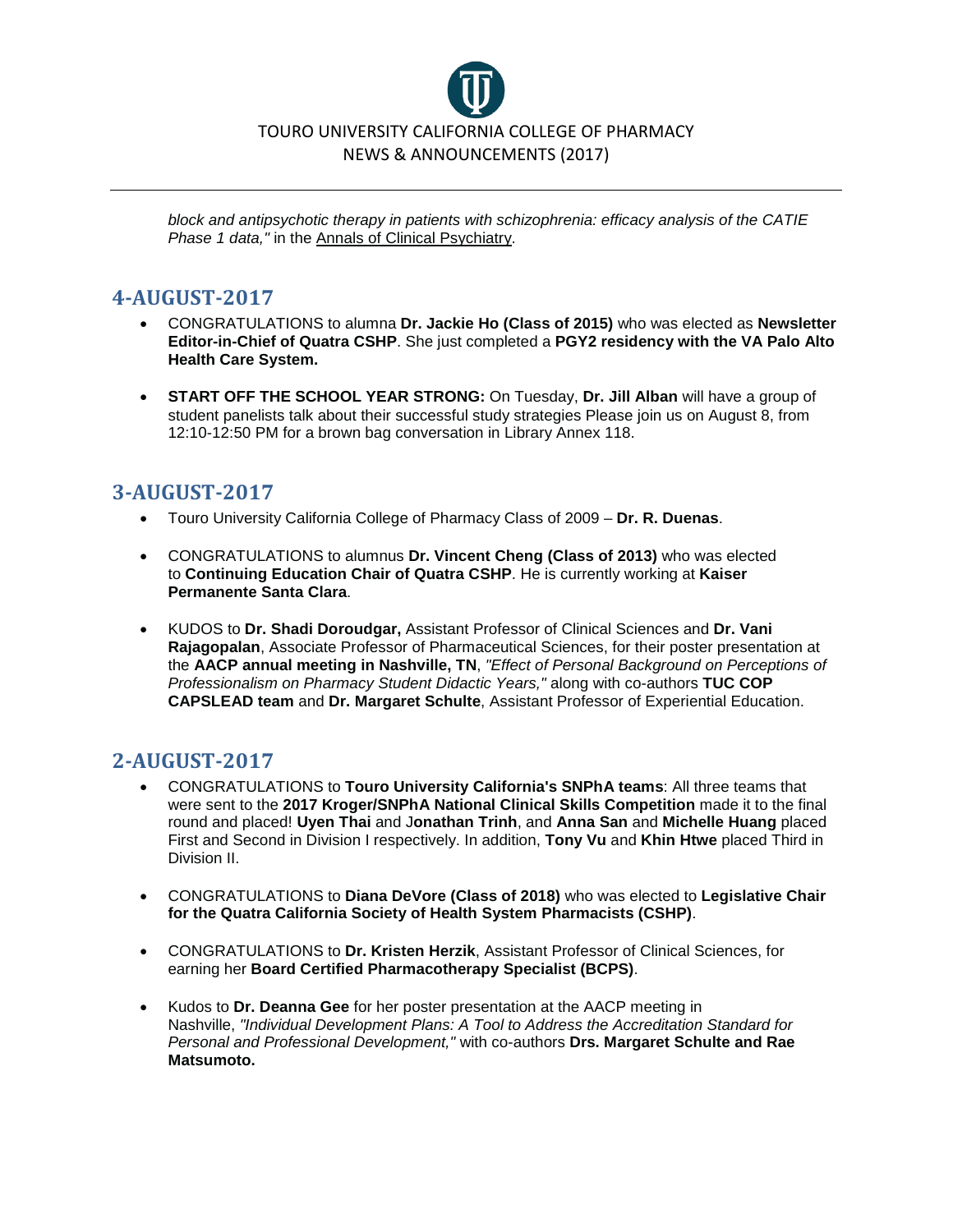# TOURO UNIVERSITY CALIFORNIA COLLEGE OF PHARMACY NEWS & ANNOUNCEMENTS (2017)

• Kudos to **Dr. Emily Chan**, Assistant Professor of Clinical Sciences, for her poster presentation at the AACP meeting in Nashville, TN, *"Assessing Pharmacy Educators' Ability to Reliably Assign Bloom's Taxonomy Categories to Their Exam Questions,"* with co-authors **Drs. Eric Ip** and **Mitch Barnett.**

# **26-MAY-2017**

- **SCRIPT YOUR FUTURE:** Touro University California College of Pharmacy was named both a **National Challenge Award Finalist and Communication and Media Outreach Award Finalist.** TUC, which has received recognition in all six annual Challenges, produced an excellent animated video about the importance of medication adherence and tips to improve adherence.
	- o YouTube video: [https://www.youtube.com/watch?v=N58o4\\_kiEUU](https://www.youtube.com/watch?v=N58o4_kiEUU)<br>o Facebook page: https://www.facebook.com/scriptyourfutureTUC/
	- Facebook page: <https://www.facebook.com/scriptyourfutureTUC/>
- Script Your Future Team: **Ashley Saclolo (P1), Diana Nguyen (P1), Christina Doan (P2), Jimin Lee (P2), Stefanie Navarro (P3), Timothy Phan (P4).**
- **Commencement 2017:** Thank you to the faculty, staff and administrators of Touro University California.
- **GRADUATION RECEPTION:** Class of 2017 getting ready to become new PharmDs.

# **18-MAY-2017**

- Touro University California End of Year Celebration Awards
	- o **2017 PROFESSOR OF THE YEAR:**
		- *Dr. Adrian Palisoc (COP 2019)*
		- *Dr. Mike Ellerby (COP 2020)*
	- o **T5 (PHARMACY PRACTICE) PROFESSOR OF THE YEAR:**
		- *Dr. Margaret Schulte (COP 2019)*
			- *Dr. Terri Wong (COP 2020)*
	- o **T4 (CLINICAL SCIENCES) PROFESSOR OF THE YEAR:**
		- *Dr. Laura Baumgartner (COP 2019)*
		- *Dr. Eric Ip (COP 2020)*
	- o **T3 (SOCIAL BEHAVIORAL ADMINISTRATIVE SCIENCES) PROFESSOR OF THE YEAR:**
		- *Dr. Keith Yoshizuka (COP 2019)*
		- *Dr. Shane Desselle (COP 2020)*
	- o **T2 (PHARMACEUTICAL SCIENCES) PROFESSOR OF THE YEAR:**
		- *Dr. Alison McCormick (COP 2019)*
			- *Dr. Mike Ellerby (COP 2020)*
	- o **T1 (BIOLOGICAL SCIENCES) PROFESSOR OF THE YEAR:**
		- *Dr. Shankar Chinta (COP 2019) and Dr. Susan Heimer (COP 2020)*
	- o **BEST DRESSED PROFESSOR:**
		- *Dr. Monica Donnelley, Assistant Professor of Clinical Sciences (COP 2019)*
		- *Dr. Nathalie Bergeron, Professor of Biological Sciences (COP 2020)*
	- o **TOO SMART FOR EVERYONE:**
		- *Dr. Jeremiah Duby, Associate Professor of Clinical Sciences (COP 2019 and COP 2020)*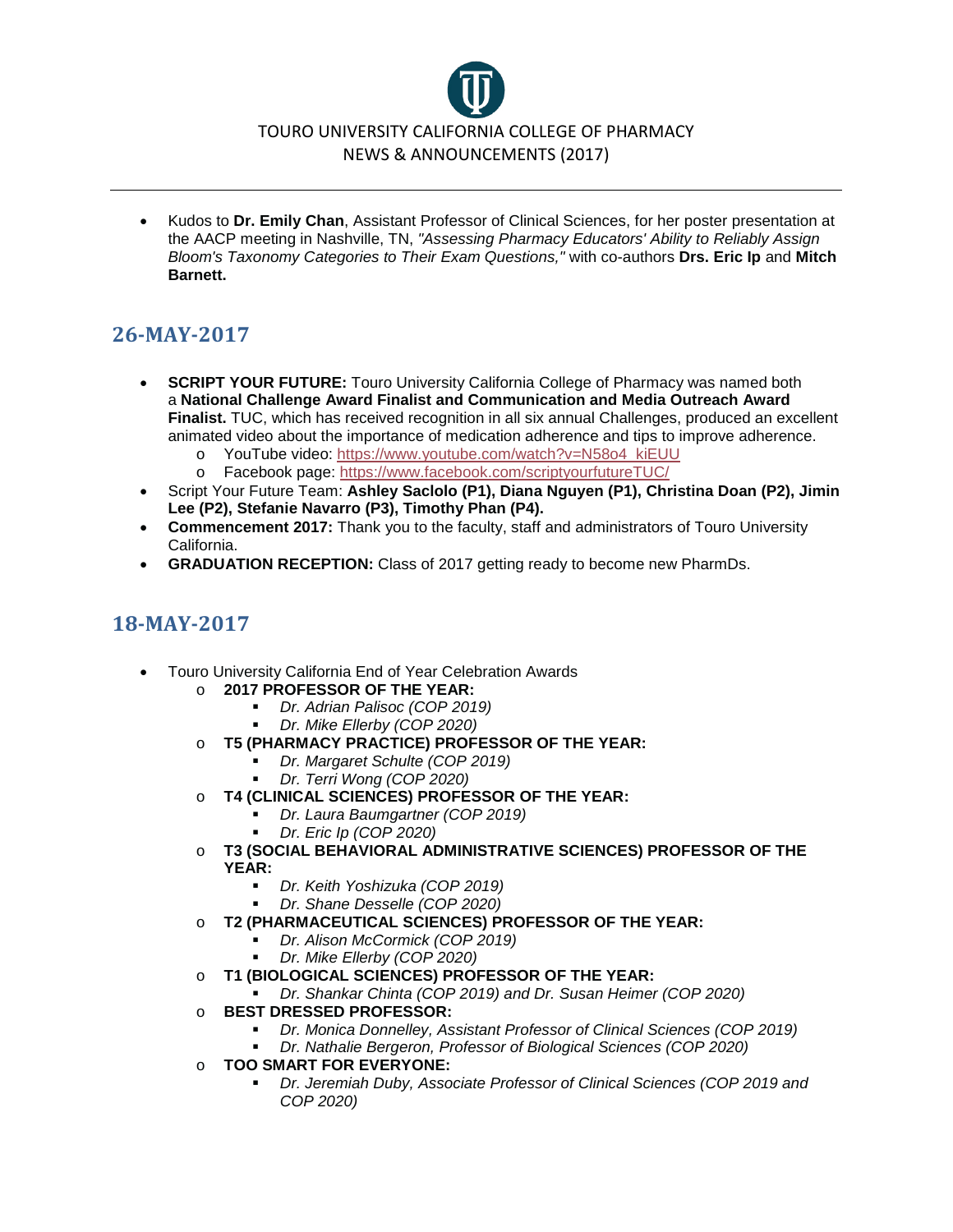TOURO UNIVERSITY CALIFORNIA COLLEGE OF PHARMACY NEWS & ANNOUNCEMENTS (2017)

#### o **BEST PERSONALITY:**

- *Dr. Shadi Doroudgar, Assistant Professor of Clinical Sciences (COP 2019) Dr. David Evans, Professor of Biological Sciences (COP 2020)*
- o **MOST ENTERTAINING PROFESSOR:** *Dr. David Madden, Associate Professor of Biological and Pharmaceutical Sciences (COP 2019 and COP 2020)*
- o **COP 2020 STUDENT OF THE YEAR:** *Julia Nguyen*
- o **COP 2019 STUDENT OF THE YEAR:** *Andrew Robello*
- o **COP 2020 UNSUNG HERO:** *Jimmy Ly*
- o **COP 2019 UNSUNG HERO:** *Christine Duong*
- o **COP 2020 MOST LIKELY TO BE YOUR BOSS:** *Tony Lotte*
- o **COP 2019 MOST LIKELY TO BE YOUR BOSS:** *Mylien Hoang*
- o **COP 2020 MOST ENTERTAINING:** *Robert Saykhu*
- o **COP 2019 MOST ENTERTAINING:** *Kimberly Bohnert*
- o **COP 2020 WALKING ENCYCLOPEDIA:** *Jimmy Ly*
- o **COP 2019 WALKING ENCYCLOPEDIA:** *Tony Vu*
- o **COP 2020 MOST ATHLETIC:** *Bryan Okereke*
- o **COP 2019 MOST ATHLETIC:** *Tony Abuyagi*
- o **COP 2020 BEST DRESSED:** *Denise Yeung*
- o **COP 2019 BEST DRESSED:** *Wande Samuel*
- o **COP 2020 BEST PERSONALITY:** *Jacob Long*
- o **COP 2019 BEST PERSONALITY:** *Ava Mahan*

### **18-MAY-2017**

• KUDOS to **Dr. Emily Chan**, Assistant Professor of Clinical Sciences, and **Adrian Wong**, Assistant Professor of Experiential Education, who will be presenting at the **2017 AACP Annual** *"Continuing Pharmacy Education (CPE): Planning Pearls."*

### **9-MAY-2017**

- CONGRATULATIONS to the 19 new members of **Phi Lamba Sigma**, the national honor society for pharmacy leadership:
	- o **Brienna Andrews, Candice Manabat, Cindy Duong, Danielle Fox, Gabriela Young, Hannah Mae Chuang, Helen Berhane, Jason Xie, Jimin Lee, Joseph L. Lee, Joseph Y. Lee, Jovana Mercado, Kevin Cheung, Michelle England, Mylien Hoang, Naziha Hussain, Tran Nguyen, Trang Tran, and Tony Vu**.
- Also, **Dr. Shadi Doroudgar**, Assistant Professor of Clinical Sciences, was inducted as an honorary member and **Xuan Falah** as recognized as the member of the year.

## **8-MAY-2017**

• KUDOS to the **CAPSLEAD team** for presenting their poster, *"Effect of Personal Background on the Perceptions of Professionalism in Pharmacy School Didactic Years,"* at the Touro University California Research Day. The team was comprised of **Tran Nguyen, Christopher Yee, Danielle Fox, Helen Berhane, Pamela Lekhter, Brienna Andrews, Gabriela Young, and Caroline**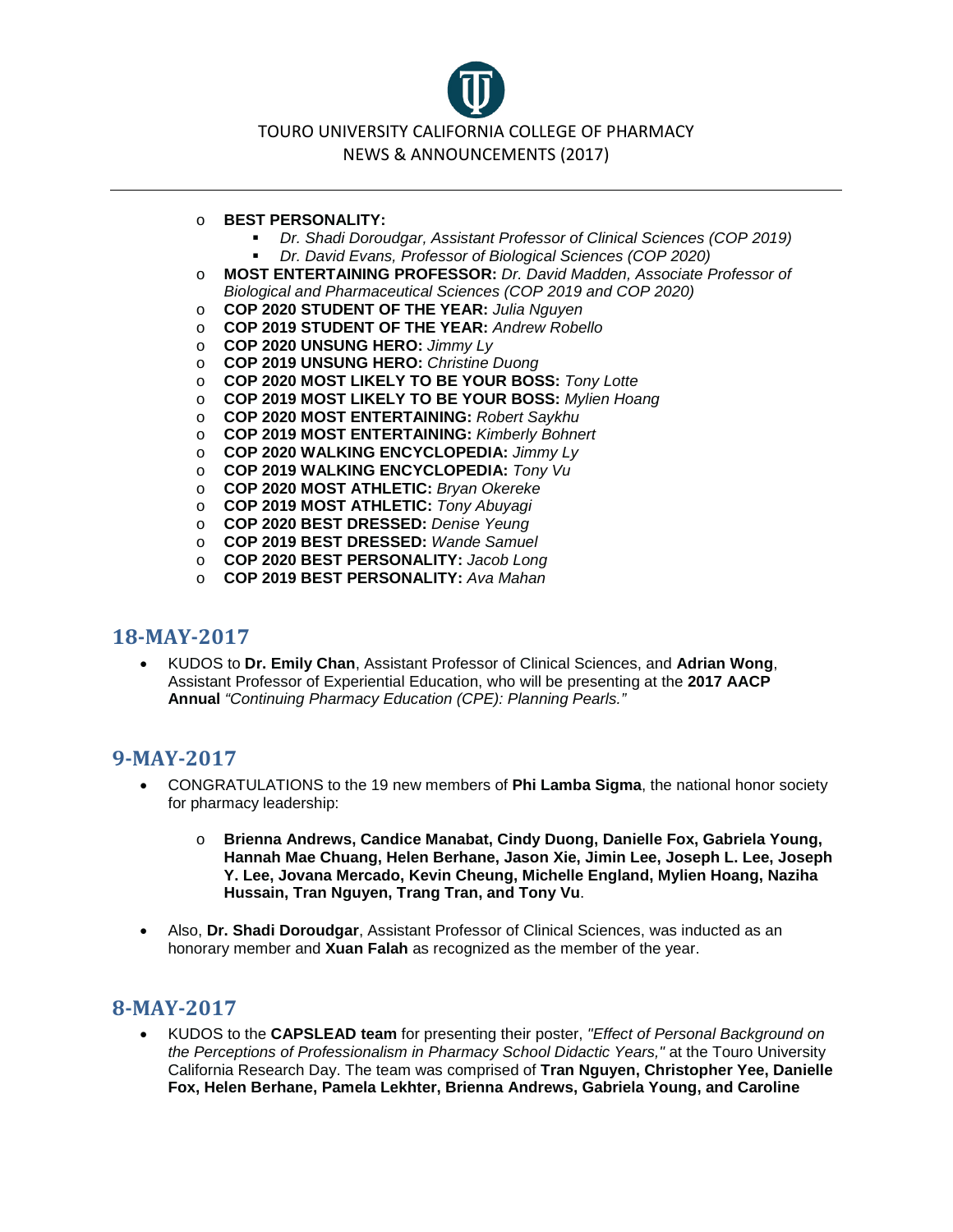

**Farr.** Mentoring the group were **Dr. Shadi Doroudgar, Dr. Vani Rajagopalan, and Dr. Margaret Schulte**.

- SAVE THE DATE: **Pinning ceremony** to celebrate the transition of the P2s from the didactic portion of the curriculum to rotations will be held on Wednesday, May 17 in the Grove.
- KUDOS to **Aaron Newman**, master's student in the College of Pharmacy, for being a student shark tank competition finalist at the Touro University California Research Day. The title of his study was, *"Investigating latent membrane protein antigens as potential vaccines against Epstein-Barr virus diseases."* His mentor is **Dr. Alison McCormick**, Professor of Pharmaceutical Sciences.
- KUDOS to **Dr. Shadi Doroudgar**, Assistant Professor of Clinical Sciences, for serving as a panelist for the **CPNP Annual Meeting 2017 Resident Programming Panel**: *"What I wish I knew"* Roundtables.
- CONGRATULATIONS to **Dr. Adrian Palisoc**, Assistant Professor of Clinical Sciences, for earning his certification as an **Advanced Practice Pharmacist**.

## **1-MAY-2017**

- CONGRATULATIONS to **Julia Lui** for being awarded a **\$2500 Walgreens Multilingual Scholarship!**
- CONGRATULATIONS to **Ivy Yu** for being awarded a **\$2500 Walgreens Diversity Scholarship!**
- KUDOS to **Helen Berhane** for being awarded the **2017 College of Pharmacy Diversity Scholarship** for her outstanding achievements and commitment to underserved populations.
- KUDOS to **Anu Adebayo** for being selected for an **experiential clerkship at the FDA – Office of Generic Drugs** during the 2017-2018 academic year.
- CONGRATULATIONS to **Fu Sang Luk** for being awarded a **Dymaxium Managed Care Research Internship.**

### **20-APRIL-2017**

- KUDOS to **Drs. Tristan Lindfelt, Eric Ip, Mitch Barnett M and P4 student Alejandra Gomez (Class of 2017)** for their paper, *"The impact of work-life balance on intention to stay in academia: Results from a national survey of pharmacy faculty,"* which was published in Research in Social and Admistrative Pharmacy.
- KUDOS to TUC COP students, alumni and faculty **Lucy Phan, JoAnna Souksavong, Annie Tran, Janet Chang and Kajua Lor** for their paper, *"Impact of the Act FAST stroke campaign delivered by student pharmacists on the primary prevention of stroke,"* which was published in the Journal of the American Pharmacists Association.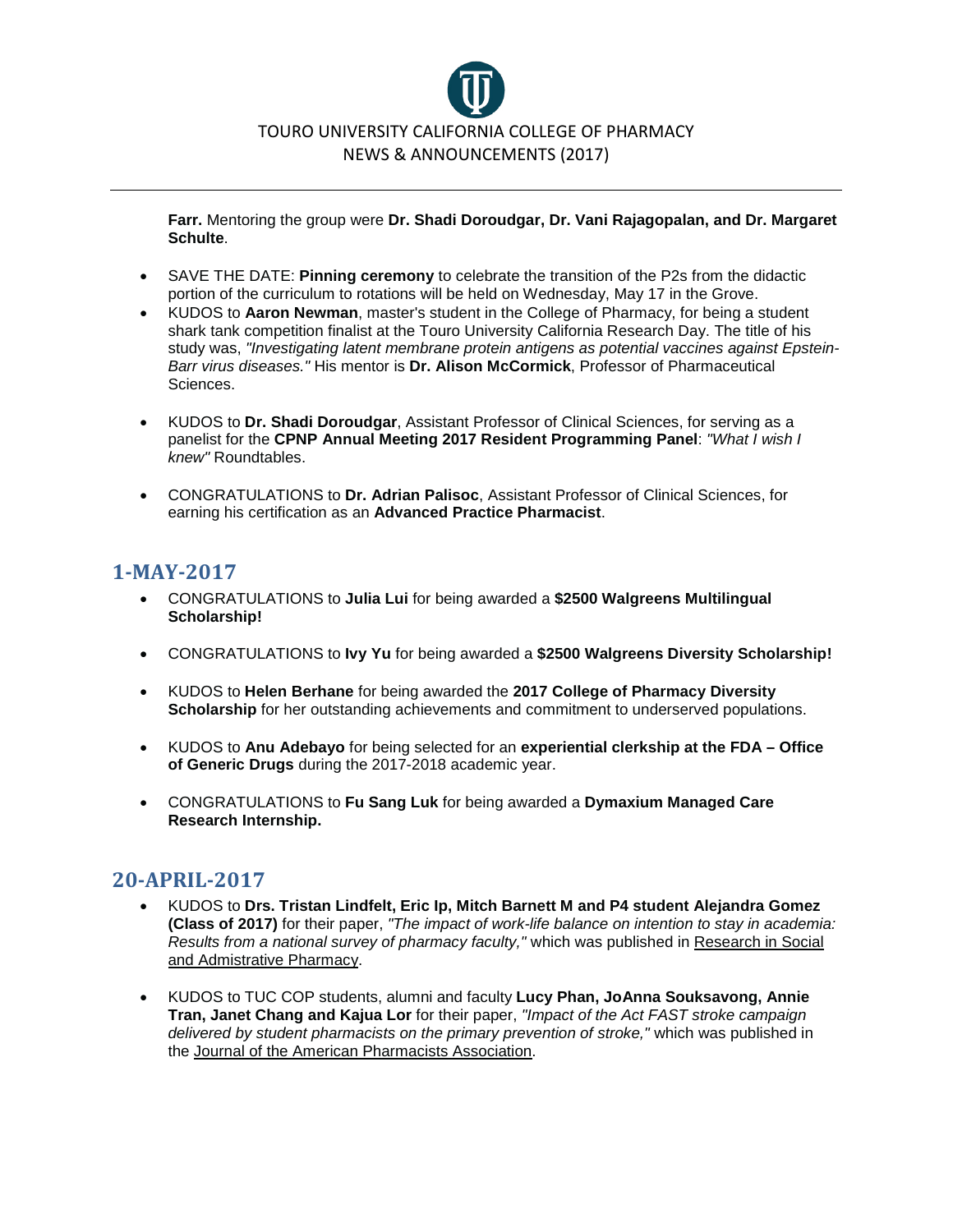

### **14-APRIL-2017**

• KUDOS to **Dr. Bob Ignoffo, Dr. Tristan Lindfelt, and Eric Lozano** for their paper, *"Novel Systemic Therapies for Advanced Non-Small Cell Lung Cancer,"* which was published in the Journal of Hematology Oncology Pharmacy.

## **13-APRIL-2017**

- KUDOs to **Dr. Bill Dager**, Professor of Clinical Sciences, for his paper, *"Filtering Out Use of DOACs in Hemodialysis,"* which was published in Annals of Pharmacotherapy.
- KUDOS to **Drs. Eric Ip, Bijal Shah, Shadi Doroudgar, Paul Perry**, former MS student **Michael Yadao**, and colleagues for their paper *"Polypharmacy, Infectious Diseases, Sexual Behavior, and Psychophysical Health Among Anabolic Steroid-Using Homosexual and Heterosexual Gym Patrons in San Francisco's Castro District,"* which was published in Substance Use & Misuse.
- CONGRATULATIONS to **Anu Adebayo** who was selected for a rotation with the **US Food and Drug Administration in the Office of Generic Drugs**.
- **TUC COP LEGISLATIVE DAY:** Wednesday, April 19, 2017. See you in Sacramento.
- **LATE BREAKING SUMMER INTERNSHIP OPPORTUNITY WITH GENENTECH:**Genentech, Inc. in partnership with the Academy of Managed Care Pharmacy Foundation is supporting the AMCP Foundation/Genentech, Inc. Evidence for Access Summer Internship Program for two student pharmacists. Ideal candidates will be currently enrolled as a full-time Doctor of Pharmacy and/or a joint MBA, MPP (Master of Public Policy), or MPH (Master of Public Health) degree program. DEADLINE: APRIL 21, 2017
- This program will provide a unique opportunity for interns to contribute to meaningful projects and interact with industry experts within the **Evidence for Access Team US Medical Affairs at Genentech**, while gaining knowledge of the biotechnology industry. Following a competitive selection process, two student pharmacists will spend 10-12 consecutive weeks at the Genentech campus in South San Francisco, Calif., under the supervision of a preceptor/manager. Complete program details and access to the online application is available at [apply.amcpfoundation.org](https://l.facebook.com/l.php?u=http%3A%2F%2Fapply.amcpfoundation.org%2F&h=ATP27Qwd6-7FKC_1aVt87d-9m7ie7kOnkeWPL02utFHT7zKKBx0WJLPQMVLmDI33mVTd1oI94DPq7StAW3dY2AABcxWFHi5Ryh2Pgbdb40hXtllhZS0lwbRNGjIMI6-2TyYIu6NfygNYDSU0HzrjkqQnRxxnHTYh-uLBY4csaV_rLB3oYvg9vn4RJ3OoBjgG0m-xUBQaRO66XZ8etMU3XRhRWRi3ffrsJo6aNS0yF-vwdDyDQA5eKll4q15ir2hK_vIzDt9uvhWYPtp1KbmVGlxqahxn7Tgf1t7XXAnP) or [www.amcpfoundation.org.](https://l.facebook.com/l.php?u=http%3A%2F%2Fwww.amcpfoundation.org%2F&h=ATNvlVaOfEET5RRJbvxxSjz6vuPHFhPYagT1aJ2im827xk-cSjaCSZLBof-9jHuO_Lq4hd3iKslE8tZ1EcwLqAdvp5sBkKQrQlzXD5IEZlI8z88ifVSMOFLsQSOfUuG8FR3S547-J64RH9znYACBCzqwGJ3hcIoMcH4OKtqg0CIsDyGVLvby9xVEZ8HW52_HuQ1WV6ixwN1TQehmX07IDG1bYq_nTUH0sR1tXMVFISfABL-vFj1tsQj9GBnaiIbTuc4en7a0lC7xXLFdMTbdHAhejnJ9V6RqABzBacvl)

## **11-APRIL-2017**

• KUDOS to **Dr. Bill Dager**, Professor of Clinical Sciences, and **Dr. Linda Banares**, Assistant Professor of Clinical Sciences, for their paper, *"Reversing the Anticoagulation Effects of Dabigatran,"* which was published in Hospital Practice.

### **10-APRIL-2017**

- **VALOR PROGRAM MARTINEZ**: Deadline coming up April 14, 2017. Check your email for details.
- **PASSOVER GREETING** FROM THE COLLEGE OF PHARMACY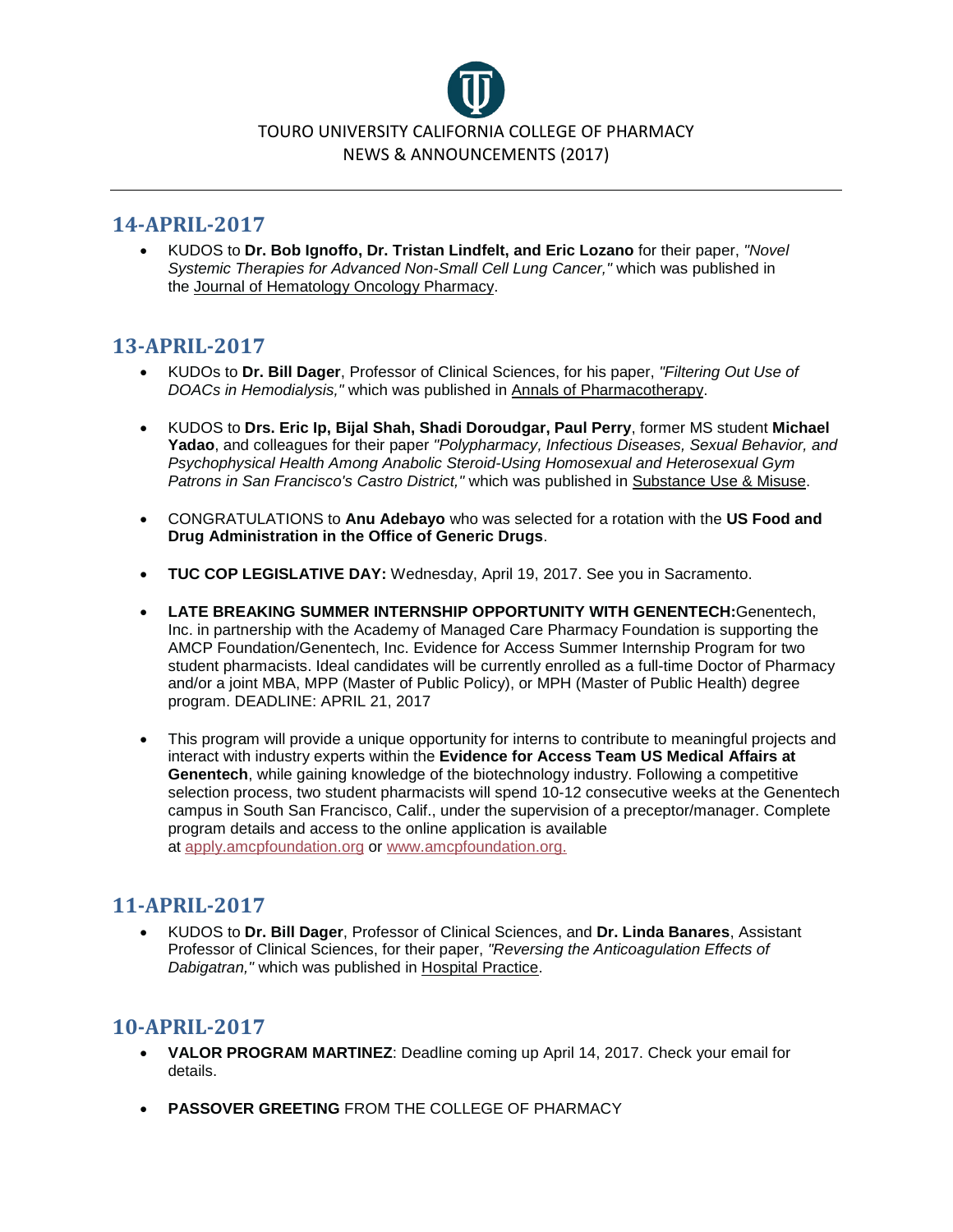

- KUDOS to **Drs. Eric Ip, Bijal Shah, Shadi Doroudgar, Monica Bidwal, and Ms. Kathy Nguyen** for the publication of their paper, *"Motivations and Predictors of Cheating in Pharmacy School,"* which was published in the American Journal of Pharmaceutical Education.
- KUDOS to **Dr. Kelan Thomas**, Assistant Professor of Clinical Sciences, and his colleagues for their paper, *"Curriculum in Psychiatry and Neurology for Pharmacy Programs,"* which was accepted for publication in the American Journal of Pharmaceutical Education.
- **UC Berkeley Pills Conference**: It was great to see everyone this past Saturday. Representing Touro University California College of Pharmacy were **Mr. Anthony Williams, Dr. Kevin Ita,** and **P3 student Danielle Thanh.**

## **3-APRIL-2017**

• 2017 TOURO UNIVERSITY CALIFORNIA **SCRIPT YOUR FUTURE VIDEO**  [https://youtu.be/N58o4\\_kiEUU](https://youtu.be/N58o4_kiEUU)

## **24-MARCH-2017**

- KUDOS to **Dr. Jeremiah Duby**, Associate Professor of Clinical Sciences, and his colleagues for their paper, *"Dexmedetomidine for Refractory Intracranial Hypertension,"* which was published in the Journal of Intensive Care Medicine.
- CONGRATULATIONS to **Helen Berhane** for being awarded a **\$10,000 COP Diversity Scholarship from Touro University California**. She will be recognized for her achievements during the upcoming campus Mosaic Celebration on April 5.

### **22-MARCH-2017**

• **SCHOLARSHIP OPPORTUNITY**: CVS Health and National Medical Fellowships (NMF) are offering a new **CVS Health/NMF Pharm.D. Scholarship to support African American students** who are in financial need and display a commitment to practicing in a community setting. This award provides \$2,500 to one student pursuing a doctoral degree in pharmacy and applications open on April 24: [www.nmf.fluidreview.com.](http://www.nmf.fluidreview.com/) Information about additional scholarship opportunities and instructions can be found by visiting: https://www.nmfonline.org/about-ourscholarships-and-awards/general-scholarships-awards/

## **20-MARCH-2017**

• CONGRATULATIONS to **Maria Arella** (Class of 2017) for earning the **United States Public Health Service Excellence in Public Health Pharmacy Award**. This award recognizes pharmacy students who make significant contributions to public health.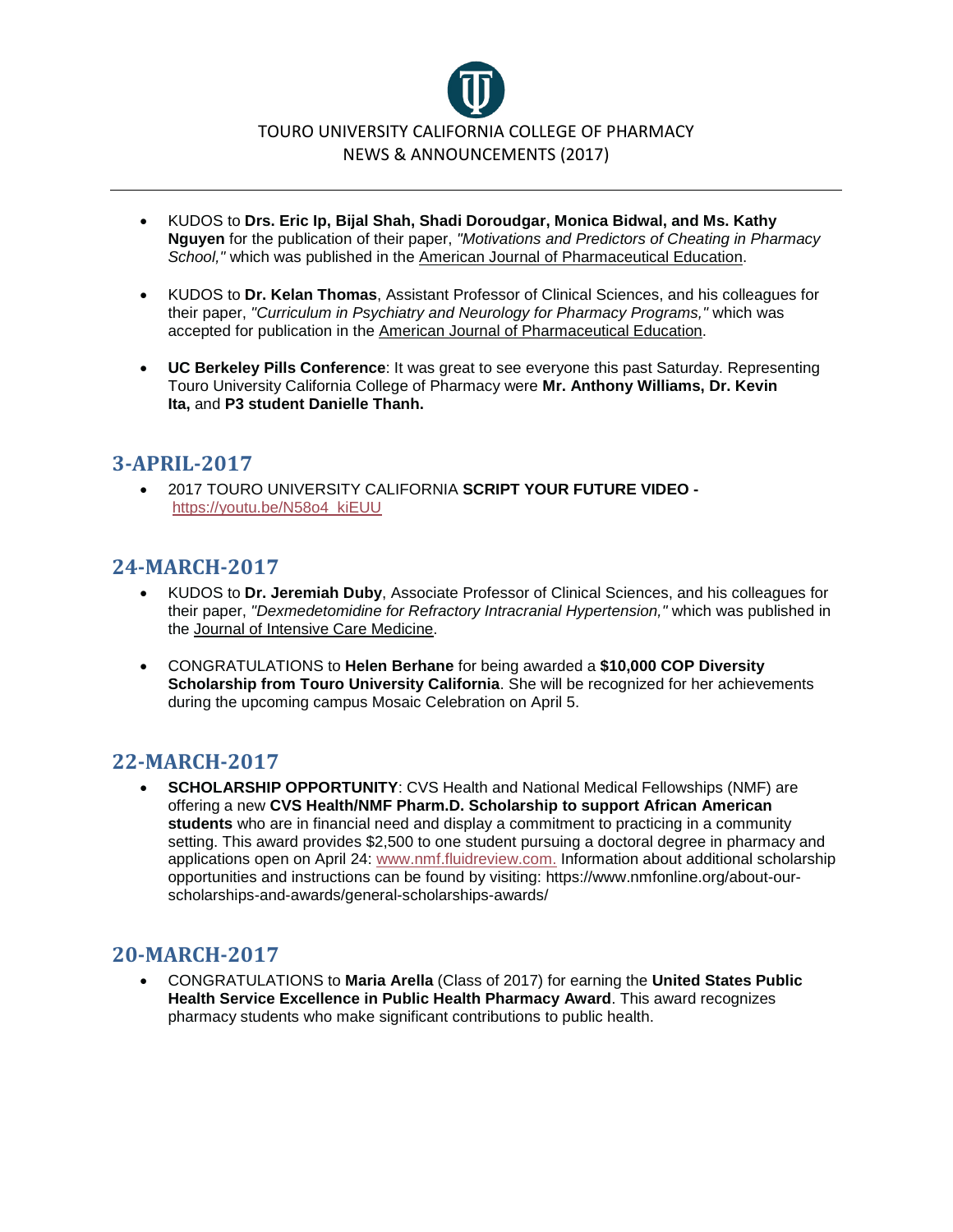

### **17-MARCH-2017**

- **TOURO RESIDENCY PROGRAMS**: We look forward to welcoming the following individuals who will be joining us next year for our Touro University California affiliated residency programs:
	- o **Joyce Ho** (TU) LifeLong Primary Care
	- o **Andrew Ray** (TU) LifeLong Psychiatry
	- o **Disnay Castrejon** (UOP) OLE Health
	- o **Terry Pang** (TU) Highland Hospital
	- o **Mark Mendiola** (U of Arizona) Santa Clara Valley Medical Center
	- o **Vivian Li** (TU) Sutter Health
	- o **Gina Novak** (UOP) Northbay
- **CONGRATULATIONS to the 37 students from Touro University California who matched during Phase I with ASHP residency programs in California, Illinois, Michigan, Oregon, Texas, and Washington!** Looking forward to more matches during Phase II.

### **16-MARCH-2017**

- **INTERNSHIP OPPORTUNITY**: The deadline for applications for the **VALOR Program** in Martinez is April 14, 2017. The VA Northern California Health Care System (VANCHCS) will be hosting ONE VALOR student in 2017. Please check your email for details.
- **VALOR** is a paid internship program that enables pharmacy students to experience clinical and administrative leadership through participation in pharmacy projects and other activities under the direct supervision of the Chief of the Pharmacy Service. The Martinez campus houses outpatient clinics, a Pharmacy Call Center, a Community Living Center (CLC), a pharmacoeconomics program, and pharmacy administrative offices.
- Huffington Post contribution from **Dr. Alan Kadish**, President of the Touro College and University System, which includes Touro University California

### **15-MARCH-2017**

• Representing TUC and pharmacy with pride – **SNPhA regional conference**, Sacramento, California

### **10-MARCH-2017**

• CONGRATULATIONS to **Dr. Margaret Schulte**, Assistant Professor of Experiential Education, for passing the **Geriatrics Certification Exam**.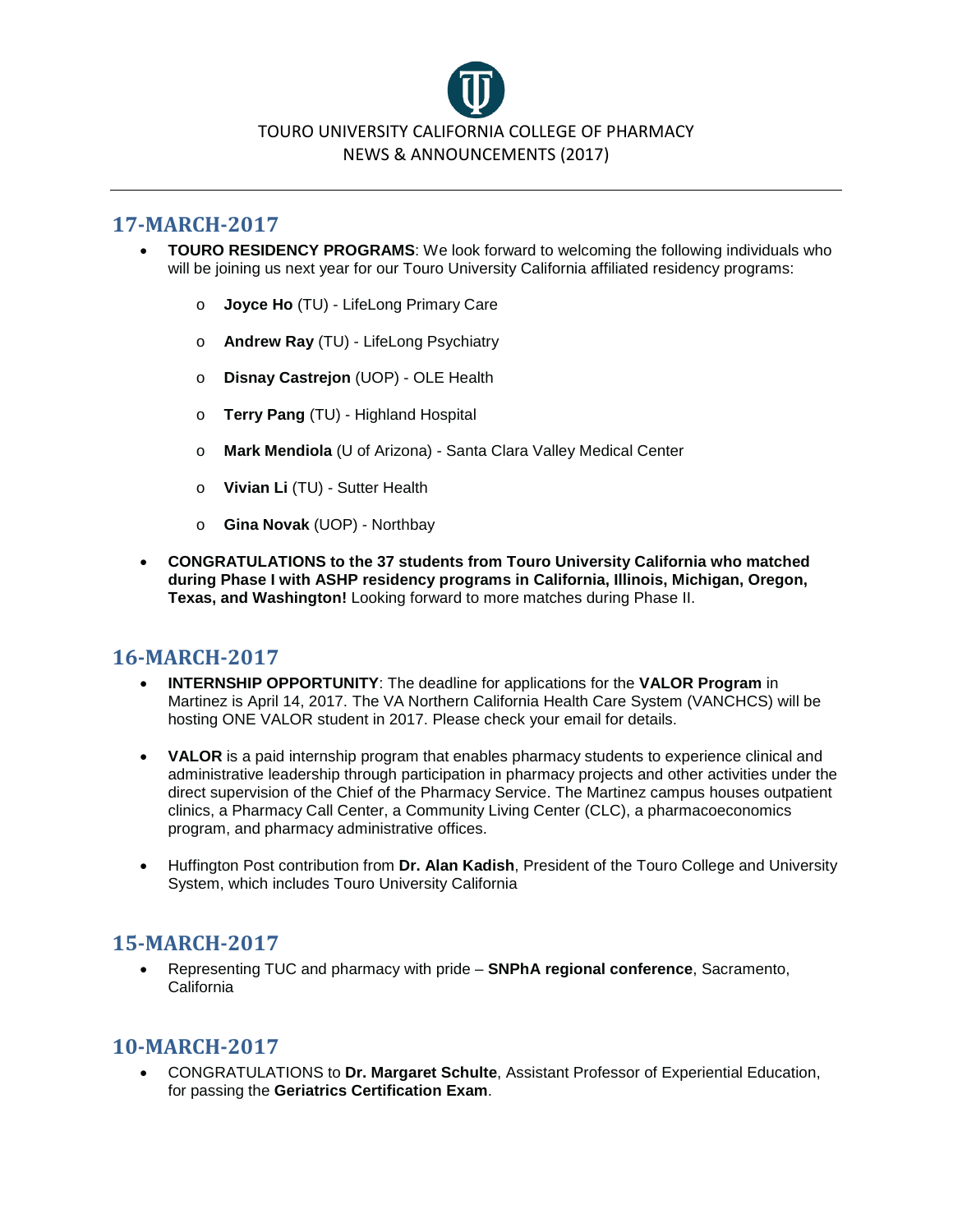

### **10-MARCH-2017**

• ASHP SPOKESPERSON: **Dr. Mohamed Jalloh**, Assistant Professor of Clinical Sciences and ASHP spokesperson, was recently quoted in [Lifezette.com](https://l.facebook.com/l.php?u=http%3A%2F%2FLifezette.com%2F&h=ATMIMRT7hfciTVcbO48w5d9FfPsZOVL8Zbb6oOS2G-Q6OwClV3w3OR3jUpRdTvV7uc_5QqPLFAtuQ0mF3v6FdgA-_b8S96DA0cmuoPW_NNEY0tW7-w3b-fVmoFA8RpmbWaFfSRKG7zxVkmo&enc=AZNFHQkc8CaOvFfT9_UY6KGVS3uukao97EsKasHao5Vla7Z_8sRazCwU7pdgAfoSUiWyz9g6ewNnXT9AE4qkV4mOUtqaRgWs0DLJH_3k5R2i7-lvJXOwcFVa6Dzb8-NTS1Yty7uAYXxJiM01FFSHXFh1gDiUfSPvDLa8YW1VuIdoNKH5Pci_LNK6rpb1WbUrqa61Bh1DgXRDvIzCjsX2OZyd&s=1) regarding insurance co-pays.

### **9-MARCH-2017**

• CONGRATULATIONS to PharmD (P3)/MPH student **Diana DeVore** for being honored with the **2017 Touro University California Public Health Hero (Student) Award**. This award highlights her *significant contributions and commitment to public health service during her academic tenure in the Master's of Public Health Program.*

### **8-MARCH-2017**

• KUDOS to **Dr. Jeremiah Duby**, Associate Professor of Clinical Sciences, and his colleagues for their paper, *"Prevalence and Course of Atrial Fibrillation in Critically Ill Trauma Patients,"*which was published in the Journal of Intensive Care Medicine.

## **8-MARCH-2017**

• CONGRATULATIONS: **The California Pharmacists Association (CPhA) granted Touro University California its 2017 Chapter of Excellence Award**. This is the second year in a row that our students received this award, which was announced at the **Westcoast Pharmacy Exchange** last week in Palm Springs.

## **3-MARCH-2017**

- **BIG GAME**: It was a fierce competition last night! I was so proud of the COP members of TUC's team: **Tony Abuyaghi, Bryan Okereke, Edward Wang,** and **Nathaniel Calloway.**Their hard work, discipline, team spirit, quiet leadership, sportsmanship, and professionalism were on display for all to see. Kudos also to **Dr. Gordon McCarter,**Assistant Dean of Pharmacy Student Services, who travelled with the team as a chaperone.
- KUDOs to **Tony Williams** and **Dr. Susan Heimer**, Associate Professor of Biological Sciences, who represented Touro University California College of Pharmacy at the **University of California Irvine's 4th Annual Pre-Pharmacy Day**. The event was highly successful and we received great commentary from the attendees about TUC COP after the event. We are proud of the achievements of our UCI alumni and look forward to continued collaborations with UCI's outstanding pre-pharmacy organizations and programs.

## **2-MARCH-2017**

• CONGRATULATIONS to the following students in the College of Pharmacy who were awarded**Student Government Association (SGA) Travel Funds Scholarship (TFS) for Spring 2017:**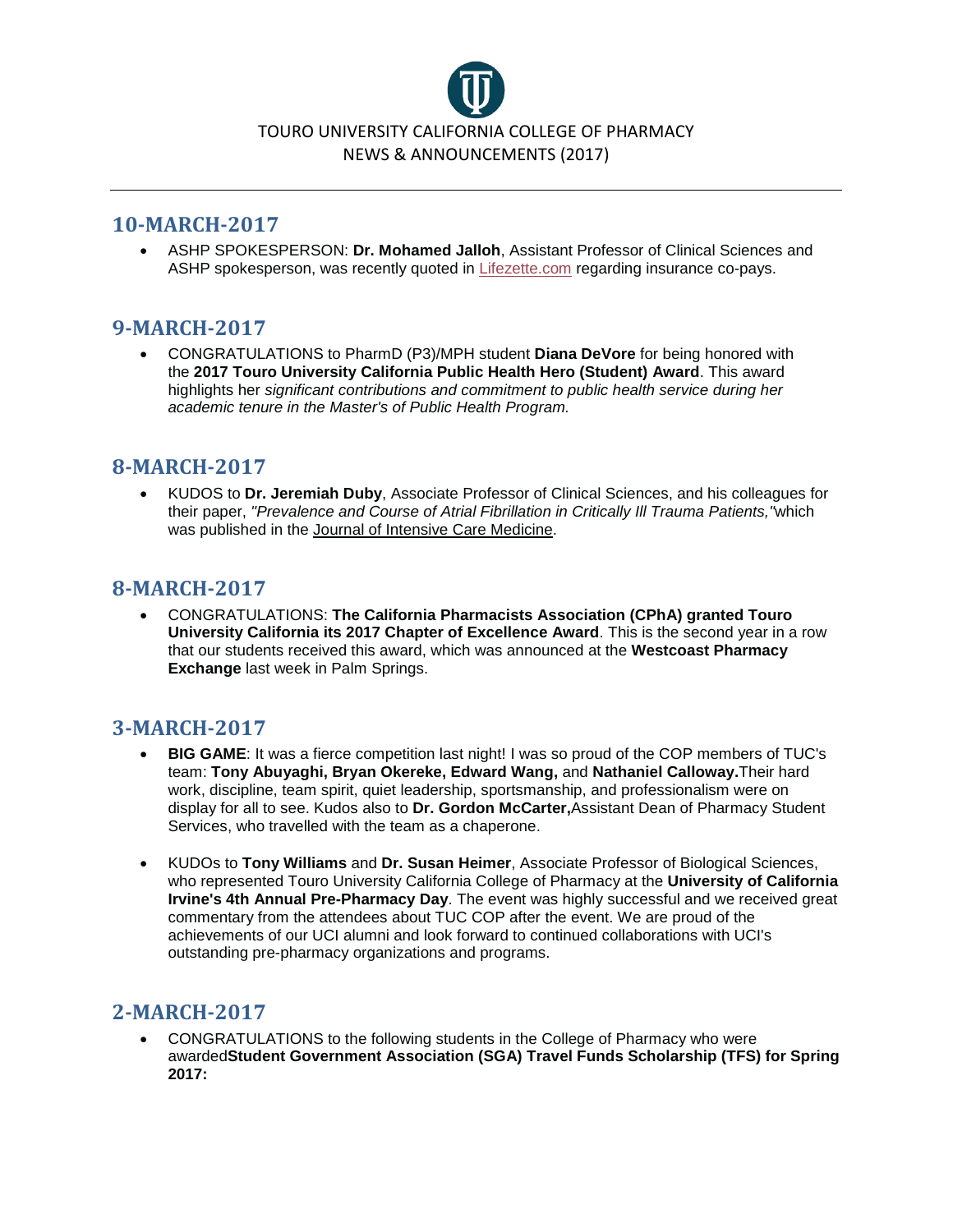

- o **Brienna Andrews, Helen Berhane, Michelle England, Ampreet Gill, Ryan Hoh, Julia Lui, Yewande Samuel,** and **Jason Xie.**
- **BIG GAME**: Tonight in Las Vegas. Cheer on TUC at Coronado High School or live stream the event: [http://tu.edu/biggame/.](http://tu.edu/biggame/) Representing the College of Pharmacy are: **Nathaniel Calloway, Edward Wang, Bryan Okereke,** and **Tony Abuyaghi.**

### **28-FEBRUARY-2017**

- **FACULTY AND STAFF TOWN HALL**: **Shelley Berkley**, CEO & **Senior Provost and Dr. Marilyn Hopkins**, Provost & COO invite all faculty and staff to a Town Hall today: Tuesday, February 28, 2017 at Noon in the Lander Hall Auditorium.
- **FREE CE: Bi-annual AHS CE day will offer 4 hours of CE credit.**
	- o *Date: Saturday, April 1, 2017*
	- o *Time: 8:00 AM-12:00 PM*
	- o *Place: Highland Hospital (1411 E. 31st Street, Oakland) - Highland Care Pavilion Conference Room A, B, C*
	- o *Cost: FREE!*

### **24-FEBRUARY-2017**

• **VALOR PROGRAM**: The **VA Palo Alto Health Care System (VAPAHCS) Pharmacy Service** is now accepting applications for its **Pharmacy VA Learning Opportunities Residency (VALOR).** The program gives well qualified, P3 students an opportunity to get an "insider's view" of VA Pharmacy, with 400 hours of experience in many aspects of VA pharmacy practice including Inpatient and Outpatient Pharmacy, IV Room experience, and Ambulatory Care. The deadline for applications is March 17, 2017.

### **23-FEBRUARY-2017**

- **SCHOLARSHIP OPPORTUNITY FROM CSHP**: Two scholarships are available for California Pharmacy Students - Application deadlines are June 30, 2017. Scholarships will be awarded at Seminar 2017 at the Paris Las Vegas Hotel in Las Vegas, NV.
- **Joseph H. Beckerman Memorial Scholarship** Joseph H. Beckerman was devoted to healthsystem pharmacy as a profession. He was recognized as a mentor to hundreds of students and young pharmacists. The scholarship fund's purpose is to continue his vision of health-system pharmacy as an integral component to the delivery of health care in this country.
- **John J. Carbone Memorial Scholarship** John J. Carbone was a founding member of the CSHP Research and Education Foundation and committed to education, leadership and the pharmacy profession. This scholarship will provide academic scholarships to future pharmacy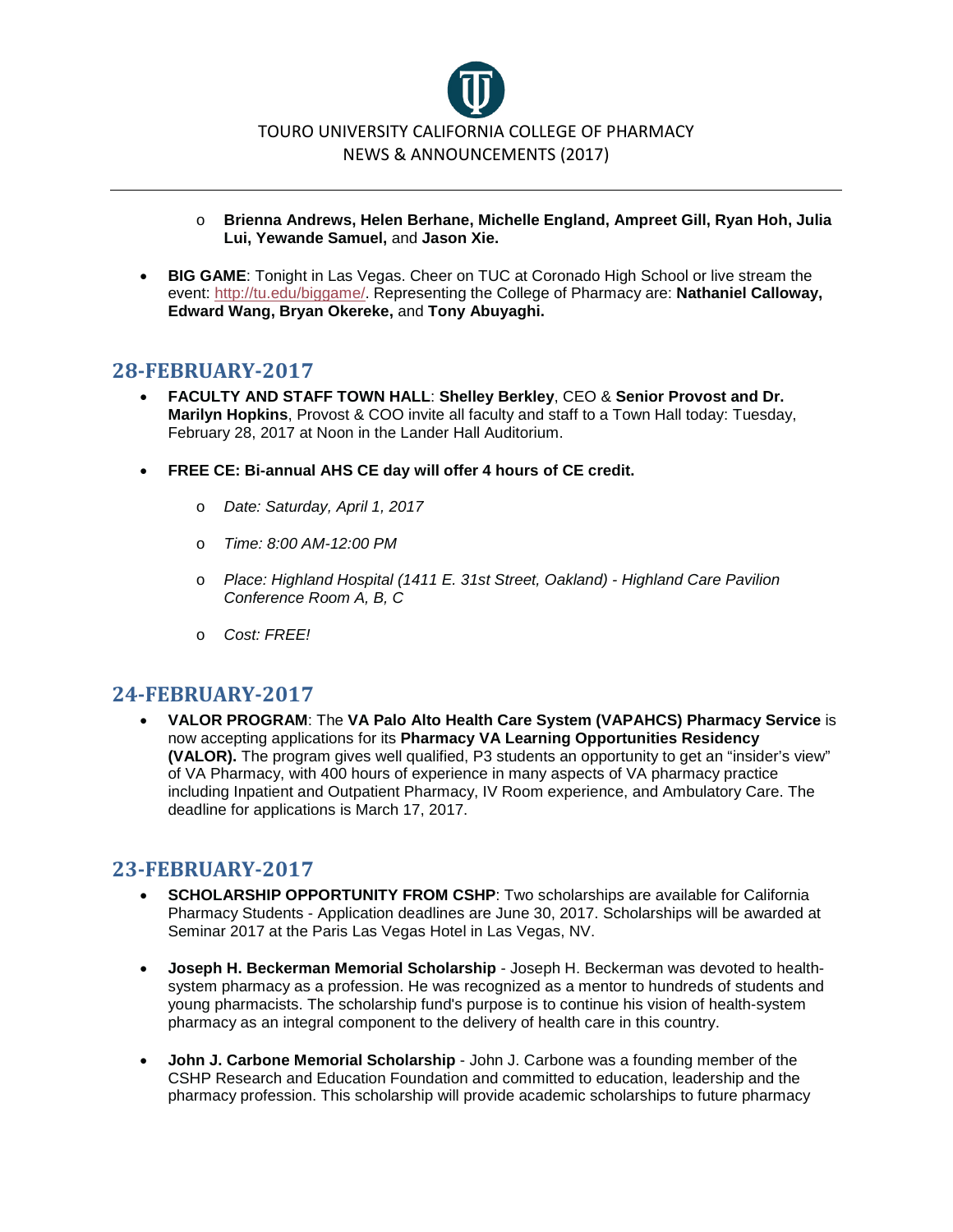

leaders who demonstrate characteristics of ethical behavior, professionalism, leadership, caring and compassion. If you have any questions regarding these applications please email foundation@cshp.org or call the office at 916-447-1033.

• **AMCP P&T COMPETITION FINALISTS**: The Touro University California College of Pharmacy Team, comprised of **Jinjing Cheng, Kevin Cheung, Jason Xie, and Tony Vu**will be competing in Denver against teams from the following schools: Mercer University, Ohio Northeastern University, UNC Eschelman, University of Iowa, University of Minnesota, University of the Pacific, and University of Washington.

### **22-FEBRUARY-2017**

• **ALUMNI SOCIAL**: All alumni (plus a guest) who live or work in Solano County are invited to attend on Monday, February 27 at the Vacaville Chamber of Commerce. The deadline to RSVP has been extended to this Friday, February 24.

## **21-FEBRUARY-2017**

- **SUPPORT YOUR AMCP P&T TEAM**: On Wednesday, February 22, 2017 from 6:00 8:00 PM at the Farragut Inn, the members of **Touro University California's Academy of Managed Care Pharmacy (AMCP) Pharmacy and Therapeutic (P&T) Competition team will be presenting their winning project for the school. Jason Xie, Kevin Cheung, Jinjing Cheng, and Tony Vu** will be representing TUC COP at the national competition in Denver, CO this March.
- **NEW IPhO CHAPTER**: Congratulations to the leadership team of **Danielle Thanh and Dr. Mohamed Jalloh**, who spearheaded the effort to get approval for a new **Industry Pharmacists Organization (IPhO) chapter at Touro University California.**17

### **FEBRUARY-2017**

• **FELLOWSHIP OPPORTUNITY**: in Health Economics, Outcomes Research and Pharmacogenomics.

### **16-FEBRUARY-2017**

• KUDOS to **Brienna Andrews, Pamela Lekhter, Helen Berhane, and Caroline Farr** who are representing Touro University California's **CAPSLEAD team** in presenting their research, *"Effect of personal background on the perceptions of professionalism in pharmacy school didactic years,"* as a poster presentation at the upcoming **CPhA meeting in Palm Springs.**

## **15-FEBRUARY-2017**

• KUDOS to **Diana Devore** (P3/Class of 2018) who was invited as a CSHP representative at the **Califonia Department of Public Health (CDHP) Diabetes Program** meeting in Sacramento.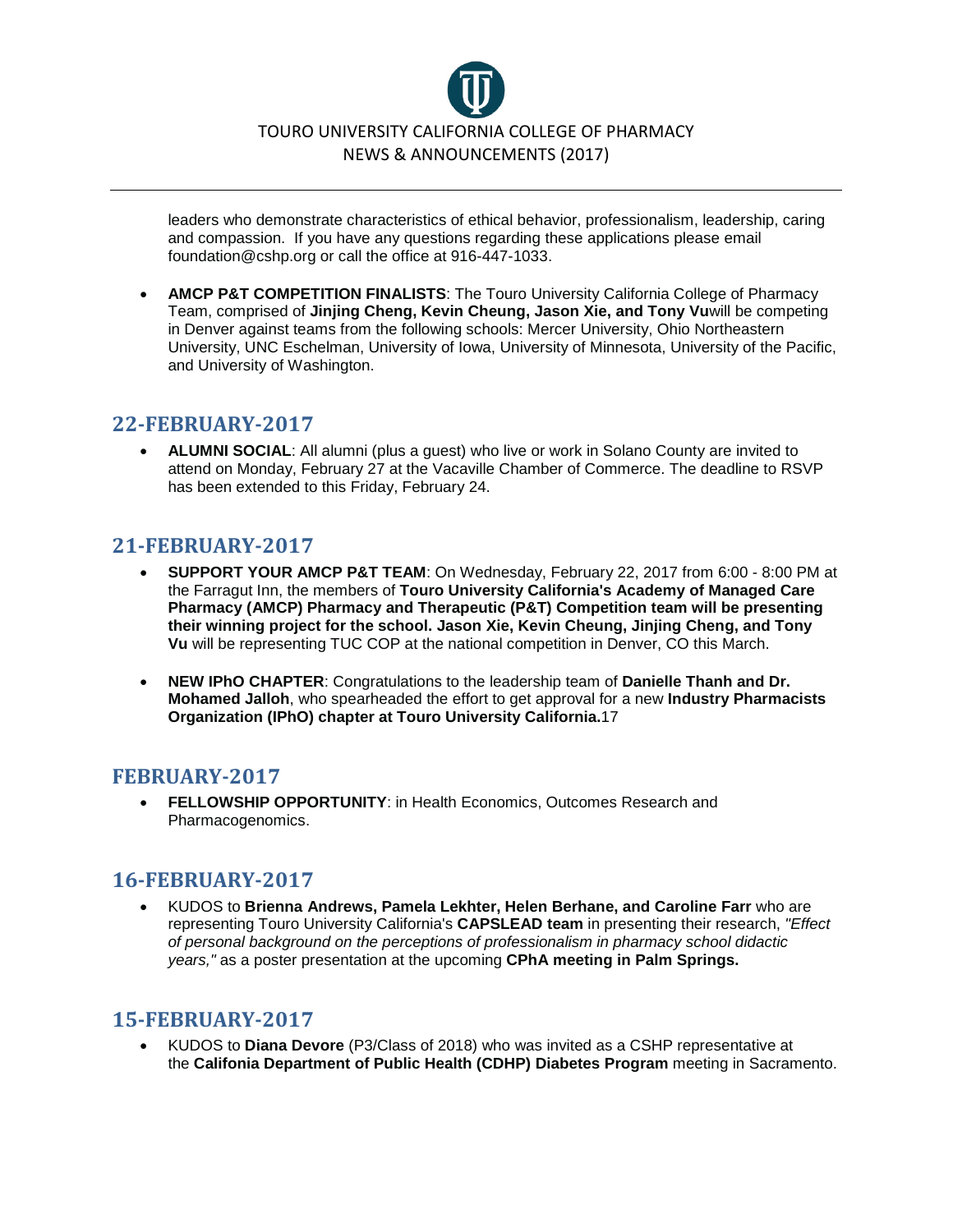

• CONGRATULATIONS to the **Diablo Society of Health-System Pharmacists** for receiving the maximum **\$1000 award from the CSHP Regional Chapter Grant Program** to support their **Annual Diabetes Community Outreach Program**.

## **14-FEBRUARY-2017**

- KUDOS to **Dr. Emily Chan**, Assistant Professor of Clinical Sciences, who will be giving the following talk, *"Patient-Centered Hepatitis C Management and Practice: Connecting the Dots from the Primary Care Clinic to the Pharmacy"* at the upcoming **CPhA meeting in Palm Springs, CA.**
- **SCHOLARSHIP OPPORTUNITY:** The Touro University California College of Pharmacy is offering a **\$10,000 Diversity Scholarship** to one student for this 2016/2017 academic year. The College of Pharmacy Diversity Scholarship recognizes an exemplary student from an underrepresented or disadvantaged background who is committed to serving people from all backgrounds with respect, compassion, and distinction. Deadline: Friday, March 17. Check your email for additional information.
- CONGRATULATIONS to the following members of the Class of 2020 who were selected to represent **Touro University California in this year's CAPSLEAD (California Pharmacy Student Leadership) program: Manpreet Kaur, Jacob Long, Fu Sang Luk, Jordan Mar, Diana Nguyen, Tatiana Ouabo, Jasmeet Singh, and Bobby Wu.**

## **13-FEBRUARY-2017**

• KUDOS to **Dr. Shane Desselle**, Professor of Social Behavioral and Administrative Sciences, for getting his special session proposal, *"Organizational Culture and Citizenship Behaviors to Facilitate Planning, Faculty Quality of Worklife, and Institutional Effectiveness"* for presentation at the **2017 AACP Annual Meeting in Nashville, TN**.

### **8-FEBRUARY-2017**

**STUDY APPS:** Come and learn about different study apps that may help enhance your studies. Firecracker, Osmosis, Anki, Quizlet,and Mind mapping will be discussed. February 16 from 12:10 –12:50, in the Library Annex 118.

## **6-FEBRUARY-2017**

- KUDOs to **Jenny Nguyen** who was accepted for a rotation in the **Office of Bioequivalence, Office of Generic Drugs at the Food and Drug Administration**.
- Invitation to our Spring 2017 Open House Friday, February 24, 2017
- Questions? / RSVP [anthony.williams@tu.edu](mailto:anthony.williams@tu.edu?subject=Feb%2024%2C%202017%20Open%20House)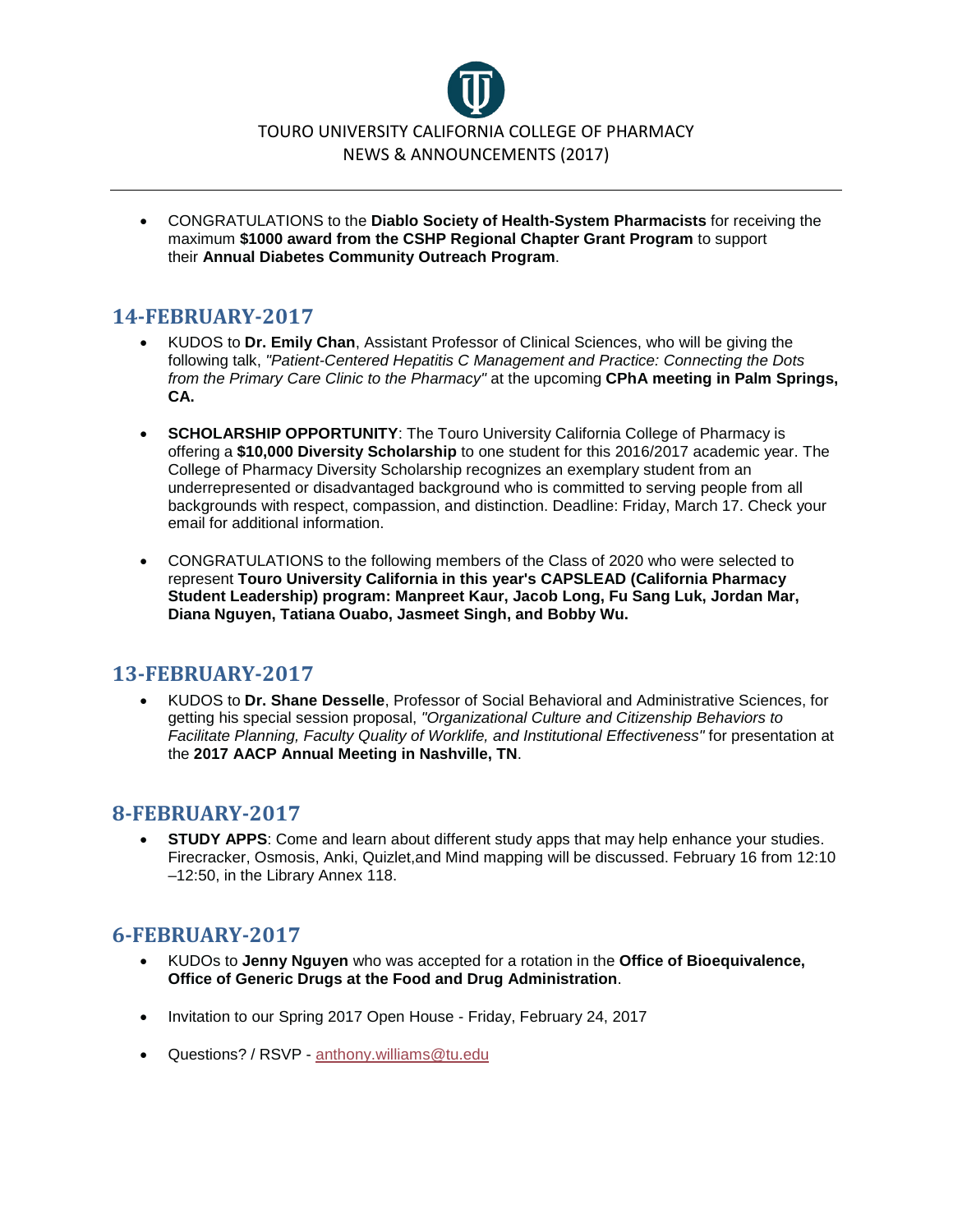

# **13-JANUARY-2017**

- **College of Pharmacy students elected to the Student Government Association (2017-2018)**, effective 2/1/2017:
	- o President: Catherine Weir
	- o VP of Student Affairs: Katherine Farley
	- o VP of Archives: **Christina Choy-Sanchez** (COP, Class of 2020)
	- o VP of Finance: Justin Nguyen<br>
	o VP of Alumni Affairs: Jesse Ne
	- o VP of Alumni Affairs: **Jesse Nguyen** (COP, Class of 2020)
	- o VP of Academics: **Samantha Antonio** (COP, Class of 2020)
	- o VP of Communications: **Michelle Huang** (COP, Class of 2020)
	- o VP of Social: Mohammad Habib
	- o VP of Information Technology: Kshma Kulkami
	- o VP of Insurance/Student Health: **Katelyn Dang** (COP. Class of 2020)
	- o VP of Community Outreach: **Diana Nguyen** (COP, Class of 2020)
	- o VP of Athletics: **Nathaniel Calloway** (COP, Class of 2020)

## **5-JANUARY-2017**

- KUDOS to **Dr. Nathalie Bergeron**, Professor of Biological Sciences, **Dr. Sebastian Al-Saiegh** (Class of 2016), and **Dr. Eric Ip**, Chair of Clinical Sciences, for acceptance of their paper, *"Do California Pharmacy and Medical Students Practice What They Preach? An Analysis of Dietary and Lifestyle Practices, "* in the American Journal of Pharmaceutical Education.
- KUDOS to **Dr. Rae Matsumoto**, Dean, and her colleagues for publication of their paper, *"Benzylideneoxymorphone: A new lead for development of bifunctional mu/delta opioid receptor ligands"* in Bioorganic and Medicinal Chemistry Letters.
- KUDOS to **Dr. Kevin Ita**, Associate Professor of Pharmaceutical Sciences, for acceptance of his paper, *"Dermal/transdermal delivery of small interfering RNA and antisense oligonucleotidesadvances and hurdles,"* in the journal Biomedicine & Pharmacotherapy.
- CONGRATULATIONS to **Dr. Adrian Palisoc**, Assistant Professor of Clinical Sciences, on recently passing the **Board Certified Critical Care Pharmacist (BCCCP) Exam**! This is his second board certification, previously earning a BCPS.
- CONGRATULATIONS to **Dr. Anh "Andy" Do**, TUC COP Class of 2014, Adjunct Clinical Assistant Professor, and Pharmacy Supervisor - Oncology/Infusion Center Services for Kaiser Permanente Napa Solano service area, who has been elected to the **DSHP (Diablo chapter of CSHP) position of New Practitioner Director**.
- CONGRATULATIONS to **Dr. Keith Yoshizuka**, Associate Professor and Chair of Social Behavioral and Administrative Sciences and Assistant Dean for Administration, who has been elected to the **DSHP (Diablo chapter of California Society of Health-System Pharmacists) position of President Elect!**